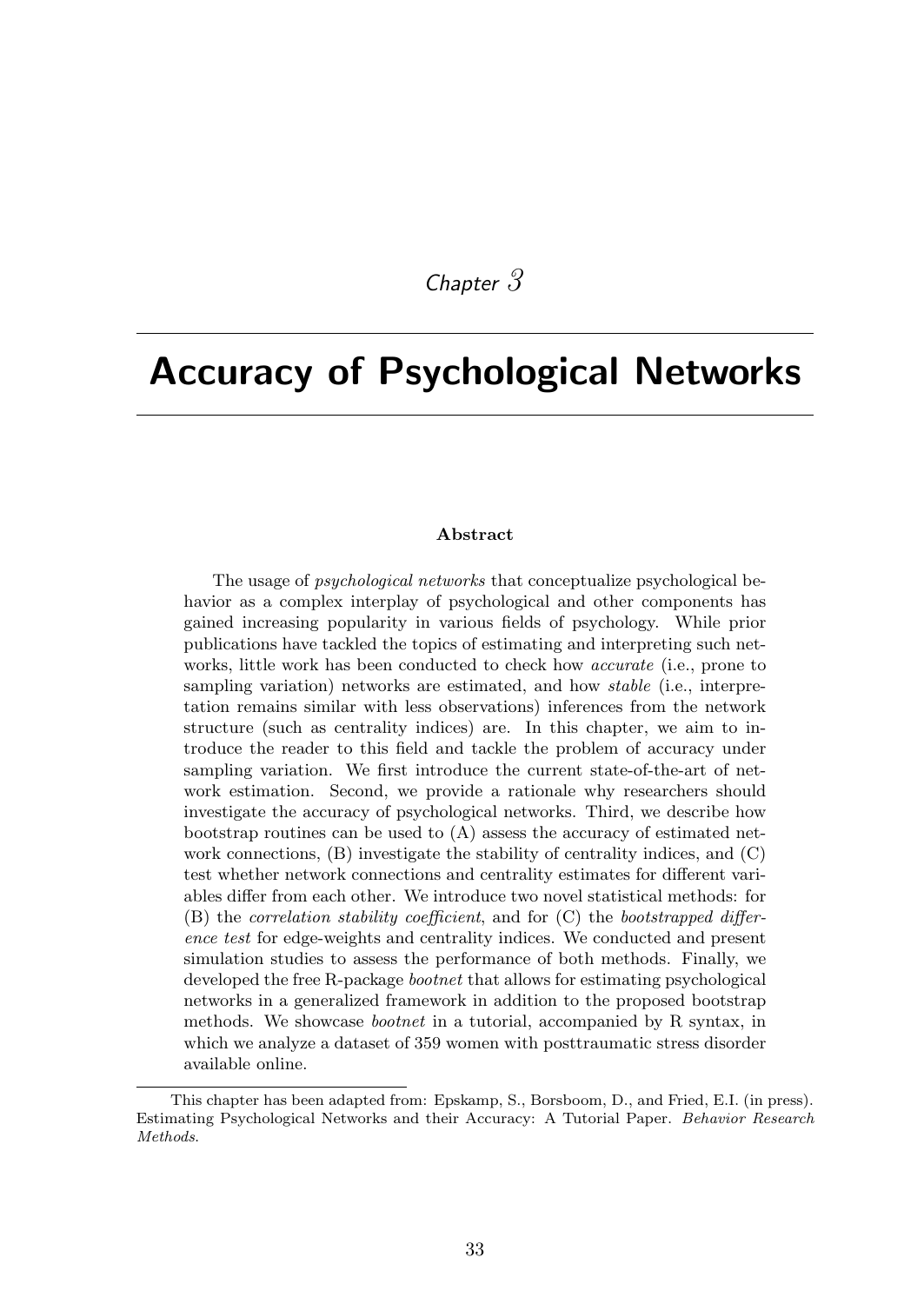# 3.1 Introduction

In the last five years, network research has gained substantial attention in psychological sciences (Borsboom & Cramer, 2013; Cramer et al., 2010). In this field of research, psychological behavior is conceptualized as a complex interplay of psychological and other components. To portray a potential structure in which these components interact, researchers have made use of *psychological networks*. Psychological networks consist of nodes representing observed variables, connected by edges representing statistical relationships. This methodology has gained substantial footing and has been used in various different fields of psychology, such as clinical psychology (e.g., Boschloo et al., 2015; Fried et al., 2015; McNally et al., 2015; Forbush, Siew, & Vitevitch, 2016), psychiatry (e.g., Isvoranu, van Borkulo, et al., 2016; Isvoranu, Borsboom, et al., 2016; van Borkulo et al., 2015), personality research (e.g., Costantini, Epskamp, et al., 2015; Costantini, Richetin, et al., 2015; Cramer, Sluis, et al., 2012), social psychology (e.g., Dalege et al., 2016), and quality of life research (Kossakowski et al., 2016).

These analyses typically involve two steps: (1) estimate a statistical model on data, from which some parameters can be represented as a weighted network between observed variables, and (2), analyze the weighted network structure using measures taken from graph theory (Newman, 2010) to infer, for instance, the most central nodes.<sup>1</sup> Step 1 makes psychological networks strikingly different from network structures typically used in graph theory, such as power grids (Watts & Strogatz, 1998), social networks (Wasserman & Faust, 1994) or ecological networks (Barzel & Biham, 2009) in which nodes represent entities (e.g., airports, people, organisms) and connections are generally observed and known (e.g., electricity lines, friendships, mutualistic relationships). In psychological networks, the strength of connection between two nodes is a parameter *estimated* from data. With increasing sample size, the parameters will be more accurately estimated (close to the true value). However, in the limited sample size psychological research typically has to offer, the parameters may not be estimated accurately, and in such cases, interpretation of the network and any measures derived from the network is questionable. Therefore, in estimating psychological networks, we suggest a third step is crucial: (3) assessing the accuracy of the network parameters and measures.

To highlight the importance of accuracy analysis in psychological networks, consider Figure 3.1 and Figure 3.2. Figure 3.1 (Panel A) shows a simulated network structure of 8 nodes in which each node is connected to two others in a *chain network*. The network model used is a Gaussian graphical model (Lauritzen, 1996), in which nodes represent observed variables and edges represent *partial correlation coefficients* between two variables after conditioning on all other variables in the dataset. A typical way of assessing the importance of nodes in this network is to compute *centrality indices* of the network structure (Costantini, Epskamp, et al., 2015; Newman, 2010; Opsahl et al., 2010). Three such measures are *node strength*, quantifying how well a node is directly connected to other nodes, *closeness*, quantifying how well a node is indirectly connected to other nodes, and *betweenness*,

<sup>&</sup>lt;sup>1</sup>An introduction on the interpretation and inference of network models has been included in the online supplementary materials at http://sachaepskamp.com/files/bootnet Supplementary .pdf.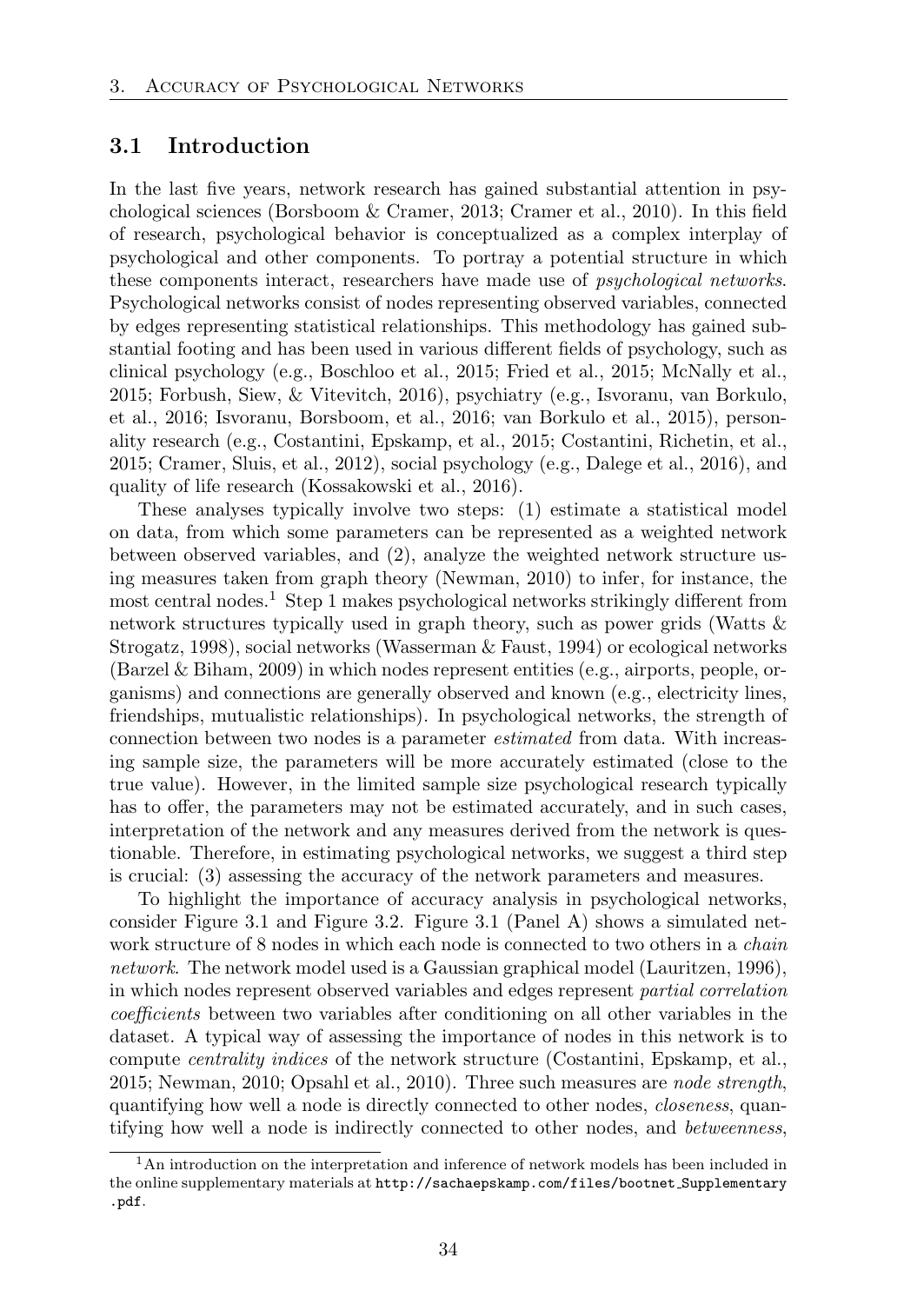

Figure 3.1: Simulated network structure (Panel A) and the importance of each node quantified in *centrality indices* (Panel B). The simulated network is a chain network in which each edge has the same absolute strength. The network model used was a Gaussian graphical model in which each edge represents partial correlation coefficients between two variables after conditioning on all other variables. Centrality indices are shown as standardized *z*-scores, which leads to all centrality indices to be equal to zero.

quantifying how important a node is in the average path between two other nodes. Figure 3.1 (Panel B) shows the centrality indices of the true network: all indices are exactly equal. We simulated a dataset of 500 individuals (typically regarded a moderately large sample size in psychology) using the network in Figure 3.1 and estimated a network structure based on the simulated data (as further described below). Results are presented in Figure 3.2; this is the observed network structure that researchers are usually faced with, without knowing the true network structure. Of note, this network closely resembles the true network structure.<sup>2</sup> As can be seen in Figure 3.2 (Panel B), however, centrality indices of the estimated network *do* differ from each other. Without knowledge on how *accurate* the centrality of these nodes are estimated, a researcher might in this case falsely conclude that nodes B and C play a much more important role in the network than other nodes.

Only few analyses so far have taken accuracy into account (e.g., Fried, Epskamp, et al., 2016), mainly because the methodology has not yet been worked out. This problem of accuracy is omnipresent in statistics. Imagine researchers employ a regression analysis to examine three predictors of depression severity, and identify one strong, one weak, and one unrelated regressor. If removing one of these three regressors, or adding a fourth one, substantially changes the regression

<sup>&</sup>lt;sup>2</sup>Penalized maximum likelihood estimation used in this analysis typically leads to slightly lower parameter estimates on average. As a result, the absolute edge-weights in Figure 3.2 are all closer to zero than the absolute edge-weights in the true network in Figure 3.1.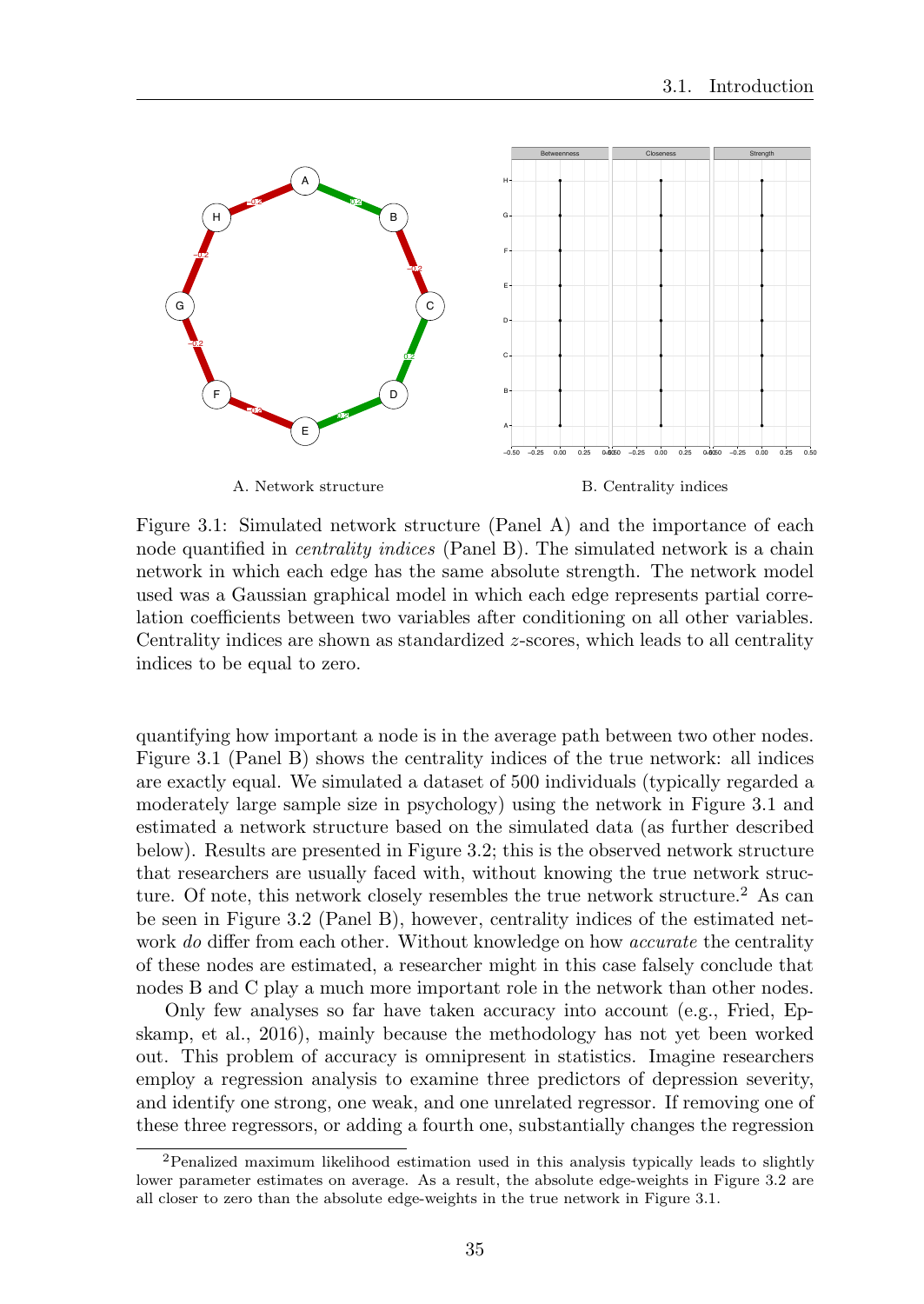

Figure 3.2: Estimated network structure based on a sample of 500 people simulated using the true model shown in Figure 3.1 (Panel A) and computed centrality indices (Panel B). Centrality indices are shown as standardized *z*-scores. Centrality indices show that nodes B and C are the most important nodes, even though the true model does not differentiate in importance between nodes.

coefficients of the other regressors, results are unstable and depend on specific decisions the researchers make, implying a problem of accuracy. The same holds for psychological networks. Imagine in a network of psychopathological symptoms that we find that symptom A has a much higher node strength than symptom B in a psychopathological network, leading to the clinical interpretation that A may be a more relevant target for treatment than the peripheral symptom B (Fried, Epskamp, et al., 2016). Clearly, this interpretation relies on the assumption that the centrality estimates are indeed different from each other. Due to the current uncertainty, there is the danger to obtain network structures sensitive to specific variables included, or sensitive to specific estimation methods. This poses a major challenge, especially when substantive interpretations such as treatment recommendations in the psychopathological literature, or the generalizability of the findings, are important. The current replication crisis in psychology (Open Science Collaboration, 2015) stresses the crucial importance of obtaining robust results, and we want the emerging field of psychopathological networks to start off on the right foot.

The remainder of the article is structured into three sections. In the first section, we give a brief overview of often used methods in estimating psychological networks, including an overview of open-source software packages that implement these methods available in the statistical programming environment R (R Core Team, 2016). In the second section, we outline a methodology to assess the accuracy of psychological network structures that includes three steps: (A) estimate confidence intervals (CIs) on the edge-weights, (B) assess the *stability* of central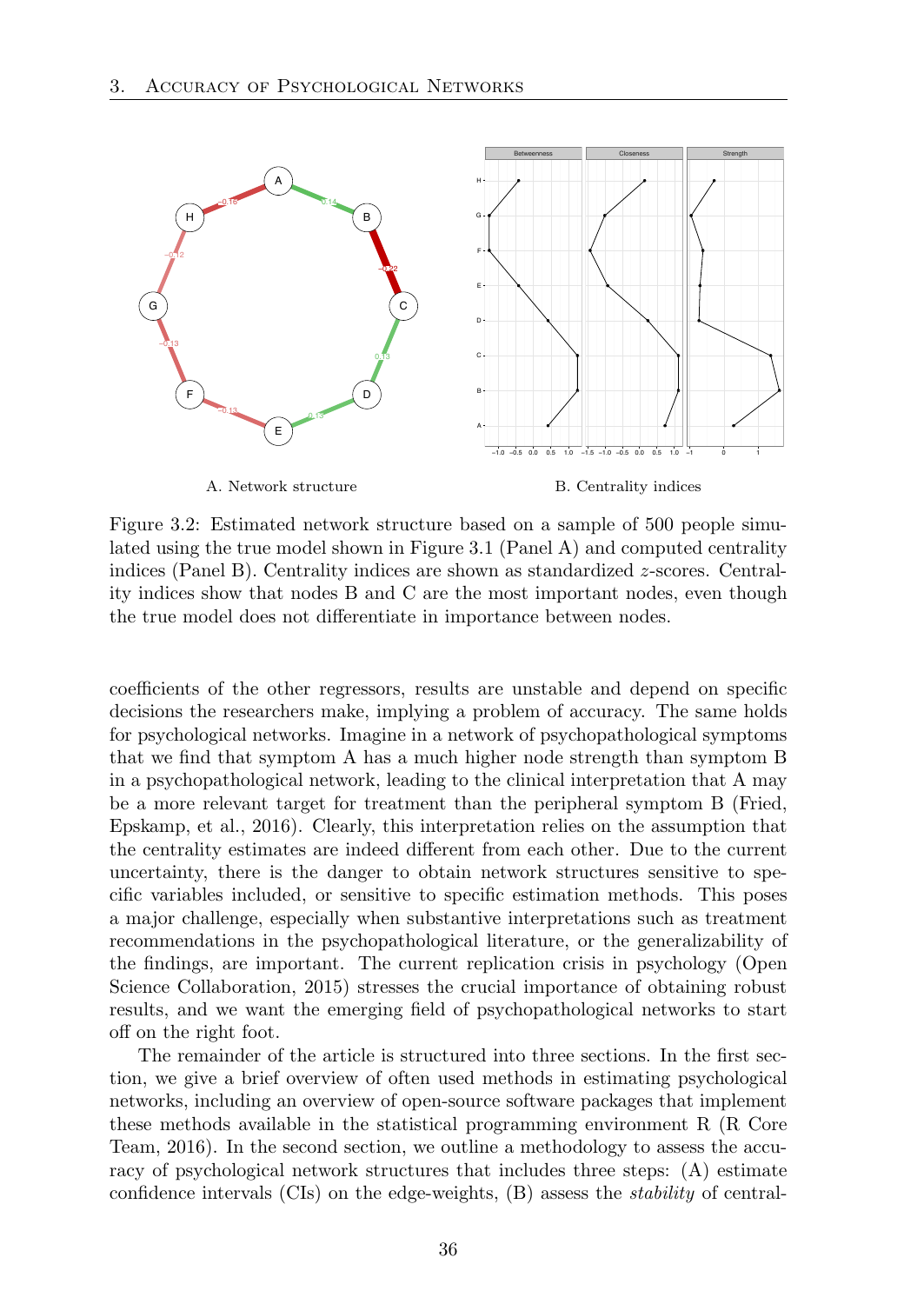ity indices under observing subsets of cases, and  $(C)$  test for significant differences between edge-weights and centrality indices. We introduce the freely available R package, *bootnet*3, that can be used both as a generalized framework to estimate various different network models as well as to conduct the accuracy tests we propose. We demonstrate the package's functionality of both estimating networks and checking their accuracy in a step-by-step tutorial using a dataset of 359 women with post-traumatic stress disorder (PTSD; Hien et al., 2009) that can be downloaded from the Data Share Website of the National Institute on Drug Abuse. Finally, in the last section, we show the performance of the proposed methods for investigating accuracy in three simulations studies. It is important to note that the focus of our tutorial is on cross-sectional network models that can readily be applied to many current psychological datasets. Many sources have already outlined the interpretation of probabilistic network models (e.g., Koller & Friedman, 2009; Lauritzen, 1996), as well as network inference techniques, such as centrality measures, that can be used once a network is obtained (e.g., Costantini, Epskamp, et al., 2015; Kolaczyk, 2009; Newman, 2004; Sporns, Chialvo, Kaiser, & Hilgetag, 2004).

To make this tutorial stand-alone readable for psychological researchers, we included a detailed description of how to interpret psychological network models as well as an overview of network measures in the online supplementary materials<sup>4</sup>. We hope that this tutorial will enable researchers to gauge the accuracy and certainty of the results obtained from network models, and to provide editors, reviewers, and readers of psychological network papers the possibility to better judge whether substantive conclusions drawn from such analyses are defensible.

# 3.2 Estimating Psychological Networks

As described in more detail in Chapter 1 and Chapter 2, a popular network model to use in estimating psychological networks is a pairwise Markov Random Field (PMRF; Costantini, Epskamp, et al., 2015; van Borkulo et al., 2014), on which the present chapter is focused. It should be noted, however, that the described methodology could be applied to other network models as well. A PMRF is a network in which nodes represent variables, connected by undirected edges (edges with no arrowhead) indicating conditional dependence between two variables; two variables that are not connected are independent after conditioning on all other variables. When data are multivariate normal, such a conditional independence would correspond to a partial correlation being equal to zero. Conditional independencies are also to be expected in many causal structures (Pearl, 2000). In cross-sectional observational data, causal networks (e.g. directed networks) are hard to estimate without stringent assumptions (e.g., no feedback loops). In addition, directed networks suffer from a problem of many equivalent models (e.g., a network  $A \rightarrow B$  is not statistically distuinghuisable from a network  $A \leftarrow B$ ; MacCallum et al., 1993, but see Mooij, Peters, Janzing, Zscheischler, & Schölkopf,

<sup>3</sup>CRAN link: http://cran.r-project.org/package=bootnet

Github link (developmental): http://www.github.com/SachaEpskamp/bootnet <sup>4</sup>Included in this dissertation as Section 1.2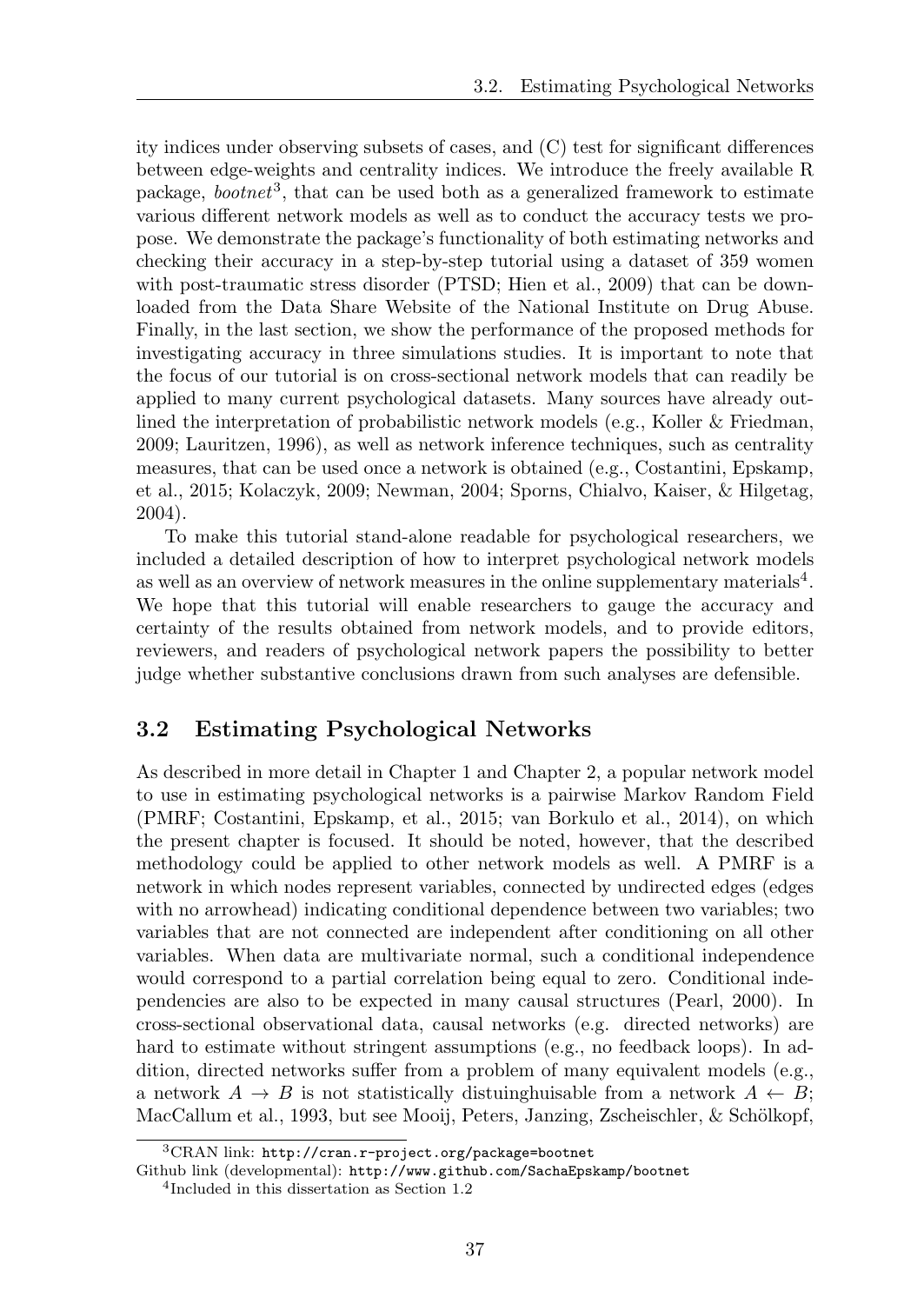2016, when nonlinearities are included). PMRFs, however, are well defined and have no equivalent models (i.e., for a given PMRF, there exists no other PMRF that describes exactly the same statistical independence relationships for the set of variables under consideration). Therefore, they facilitate a clear and unambiguous interpretation of the edge-weight parameters as strength of unique associations between variables, which in turn may highlight potential causal relationships.

When the data are binary, the appropriate PMRF model to use is called the Ising model (van Borkulo et al., 2014), and requires binary data to be estimated. When the data follow a multivariate normal density, the appropriate PMRF model is called the Gaussian graphical model (GGM; Costantini, Epskamp, et al., 2015; Lauritzen, 1996), in which edges can be interpreted as *partial correlation coefficients*. The GGM requires an estimate of the covariance matrix as input,<sup>5</sup> for which polychoric correlations can also be used in case the data are ordinal (see Chapter 2). For continuous data that are not normally distributed, a transformation can be applied (e.g., by using the *nonparanormal transformation*; Liu, Han, Yuan, Lafferty, & Wasserman, 2012) before estimating the GGM. Finally, mixed graphical models can be used to estimate a PMRF containing both continuous and categorical variables (Haslbeck & Waldorp, 2016b).

Dealing with the problem of small N in psychological data. Estimating a PMRF features a severe limitation: the number of parameters to estimate grows quickly with the size of the network. In a 10-node network, 55 parameters (10 threshold parameters and  $10 \times 9/2 = 45$  pairwise association parameters) need be estimated already. This number grows to 210 in a network with 20 nodes, and to 1275 in a 50-node network. To reliably estimate that many parameters, the number of observations needed typically exceeds the number available in characteristic psychological data. To deal with the problem of relatively small datasets, recent researchers using psychological networks have applied the 'least absolute shrinkage and selection operator' (LASSO; Tibshirani, 1996). This technique is a form of *regularization*. The LASSO employs such a regularizing penalty by limiting the total sum of absolute parameter values—thus treating positive and negative edge-weights equally—leading many edge estimates to shrink to exactly zero and dropping out of the model. As such, the LASSO returns a *sparse* (or, in substantive terms, conservative) network model: only a relatively small number of edges are used to explain the covariation structure in the data. Because of this sparsity, the estimated models become more interpretable. The LASSO utilizes a tuning parameter to control the degree to which regularization is applied. This tuning parameter can be selected by minimizing the Extended Bayesian Information Criterion (EBIC; Chen & Chen, 2008). Model selection using the EBIC has been shown to work well in both estimating the Ising model (Foygel Barber & Drton, 2015; van Borkulo et al., 2014) and the GGM (Foygel & Drton, 2010). The remainder of this chapter focuses on the GGM estimation method proposed

<sup>5</sup>While the GGM requires a covariance matrix as input, it is important to note that the model itself is based on the (possibly sparse) *inverse* of the covariance matrix. Therefore, the network shown does not show marginal correlations (regular correlation coefficients between two variables). The inverse covariance matrix instead encodes *partial* correlations.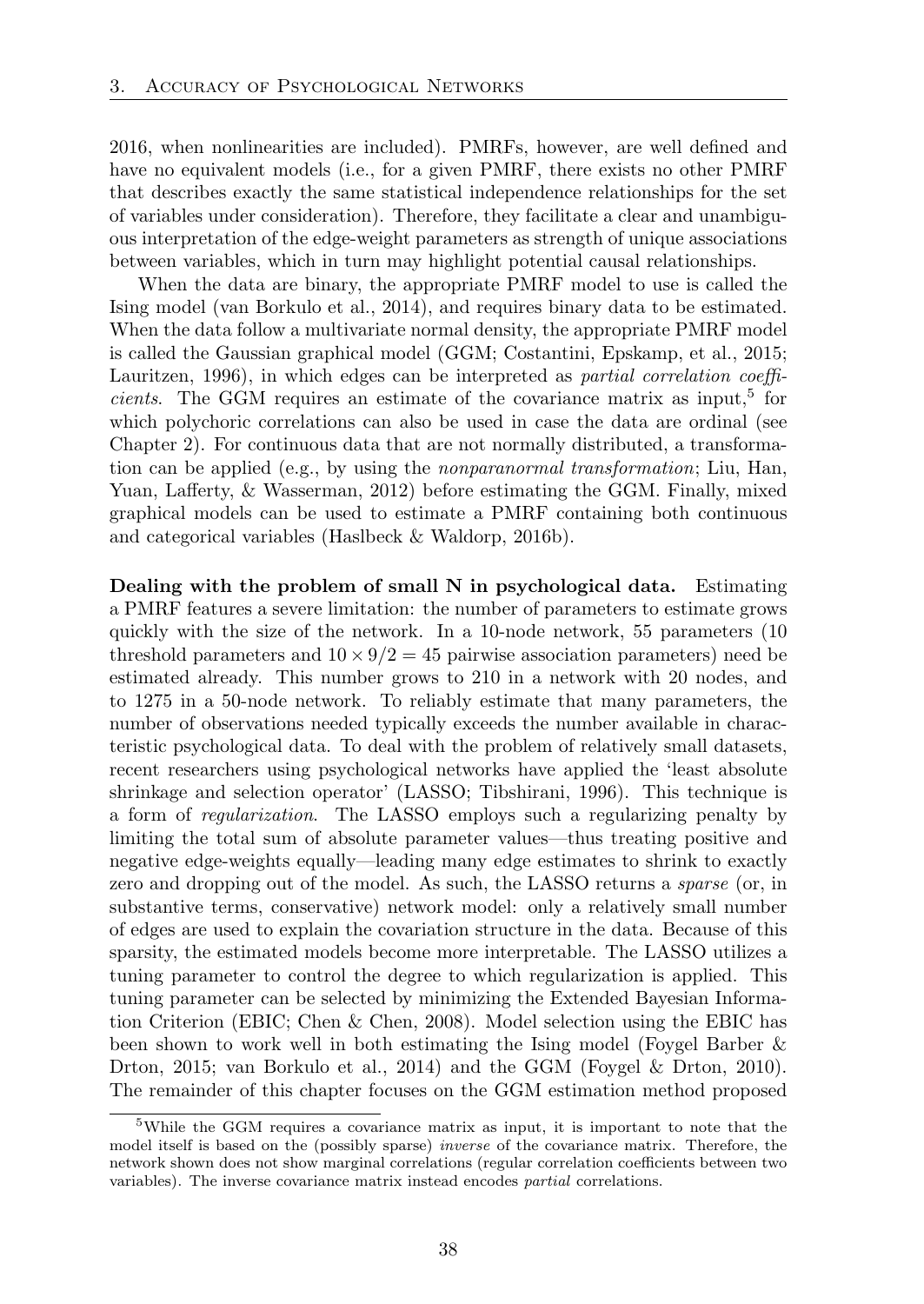by Foygel & Drton (2010; see also Chapter 2, for a detailed introduction of this method for psychological researchers).

Estimating regularized networks in R is straightforward. For the Ising model, LASSO estimation using EBIC has been implemented in the *IsingFit* package (van Borkulo et al., 2014). For GGM networks, a well established and fast algorithm for estimating LASSO regularization is the *graphical LASSO* (glasso; Friedman et al., 2008), which is implemented in the package *glasso* (Friedman et al., 2014). The *qgraph* package utilizes *glasso* in combination with EBIC model selection to estimate a regularized GGM. Alternatively, the *huge* (Zhao et al., 2015) and *parcor* (Krämer et al., 2009) packages implement several regularization methods including also glasso with EBIC model selection—to estimate a GGM. Finally, mixed graphical models have been implemented in the *mgm* package (Haslbeck & Waldorp, 2016a).

# 3.3 Network Accuracy

The above description is an overview of the current state of network estimation in psychology. While network inference is typically performed by assessing edge strengths and node centrality, little work has been done in investigating how accurate these inferences are. In this section, we outline several methods that should routinely be applied after a network has been estimated. These methods will follow three steps: (A) estimation of the accuracy of edge-weights, by drawing bootstrapped CIs; (B) investigating the stability of (the order of) centrality indices after observing only portions of the data; and (C) performing bootstrapped difference tests between edge-weights and centrality indices to test whether these differ significantly from each other. We introduced these methods in decreasing order of importance: while (A) should always be performed, a researcher not interested in centrality indices might not perform other steps, whereas a researcher not interested in testing for differences might only perform  $(A)$  and  $(B)$ . Simulation studies have been conducted to assess the performance of these methods, which are reported in a later section in the chapter.

## Edge-weight Accuracy

To assess the variability of edge-weights, we can estimate a CI: in 95% of the cases such a CI will contain the true value of the parameter. To construct a CI, we need to know the *sampling distribution* of the statistic of interest. While such sampling distributions can be difficult to obtain for complicated statistics such as centrality measures, there is a straight-forward way of constructing CIs many statistics: *bootstrapping* (Efron, 1979). Bootstrapping involves repeatedly estimating a model under sampled or simulated data and estimating the statistic of interest. Following the bootstrap, a  $1 - \alpha$  CI can be approximated by taking the interval between quantiles  $1/2\alpha$  and  $1 - 1/2\alpha$  of the bootstrapped values. We term such an interval a *bootstrapped CI*. Bootstrapping edge-weights can be done in two ways: using non-parametric bootstrap and parametric bootstrap (Bollen & Stine, 1992). In *non-parametric* bootstrapping, observations in the data are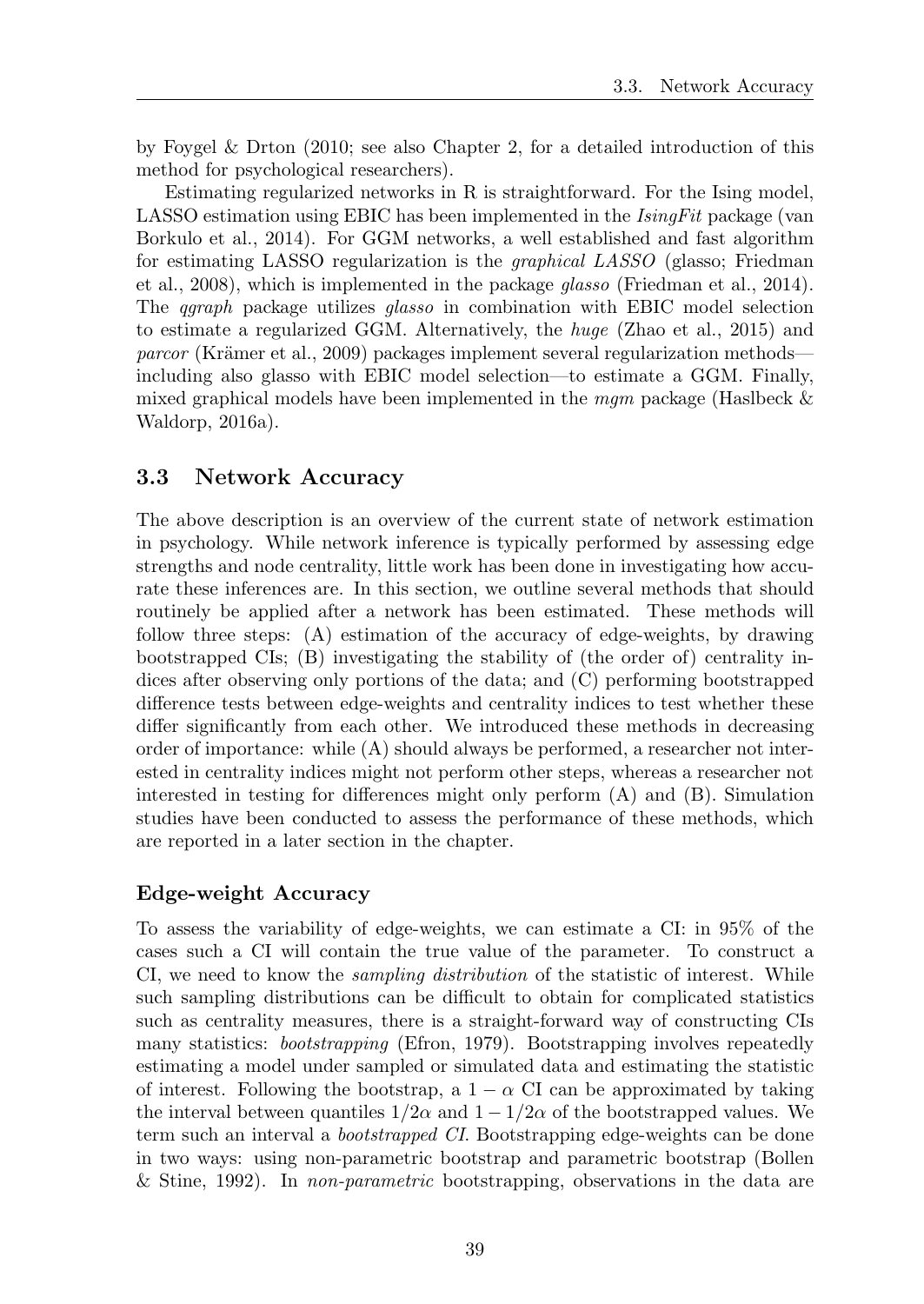resampled with replacement to create new plausible datasets, whereas *parametric* bootstrapping samples new observations from the parametric model that has been estimated from the original data; this creates a series of values that can be used to estimate the sampling distribution. Bootstrapping can be applied as well to LASSO regularized statistics (Hastie et al., 2015).

Non-parametric bootstrapping can always be applied, whereas parametric bootstrapping requires a parametric model of the data. When we estimate a GGM, data can be sampled by sampling from the multivariate normal distribution through the use of the R package *mvtnorm* (Genz et al., 2008); to sample from the Ising model, we have developed the R package *IsingSampler* (Epskamp, 2014). Using the GGM model, the parametric bootstrap samples continuous multivariate normal data—an important distinction from ordinal data if the GGM was estimated using polychoric correlations. Therefore, we advise the researcher to use the non-parametric bootstrap when handling ordinal data. Furthermore, when LASSO regularization is used to estimate a network, the edge-weights are on average made smaller due to shrinkage, which biases the parametric bootstrap. The non-parametric bootstrap is in addition fully data-driven, whereas the parametric bootstrap is more theory driven. As such, we will only discuss the non-parametric bootstrap in this chapter and advice the researcher to only use parametric bootstrap when no regularization is used and if the non-parametric results prove unstable or to check for correspondence of bootstrapped CIs between both methods.

It is important to stress that the bootstrapped results should *not* be used to test for significance of an edge being different from zero. While unreported simulation studies showed that observing if zero is in the bootstrapped CI does function as a valid null-hypothesis test (the null-hypothesis is rejected less than  $\alpha$  when it is true), the utility of testing for significance in LASSO regularized edges is questionable. In the case of partial correlation coefficients, without using LASSO the sampling distribution is well known and *p*-values are readily available. LASSO regularization aims to estimate edges that are not needed to be exactly zero. Therefore, observing that an edge is not set to zero already indicates that the edge is sufficiently strong to be included in the model. In addition, as later described in this chapter, applying a correction for multiple testing is not feasible, In sum, the edge-weight bootstrapped CIs should not be interpreted as significance tests to zero, but only to show the accuracy of regularized edge-weights and to compare edges to one-another.

#### Centrality Stability

While the bootstrapped CIs of edge-weights can be constructed using the bootstrap, we discovered in the process of this research that constructing CIs for centrality indices is far from trivial. As discussed in more detail in the online supplementary materials, both estimating centrality indices based on a sample and bootstrapping centrality indices result in biased sampling distributions, and thus the bootstrap cannot readily be used to construct true 95% CIs even without regularization. To allow the researcher insight in the accuracy of the found centralities, we suggest to investigate the stability of the order of centrality indices based on *subsets* of the data. With *stability*, we indicate if the order of centrality indices re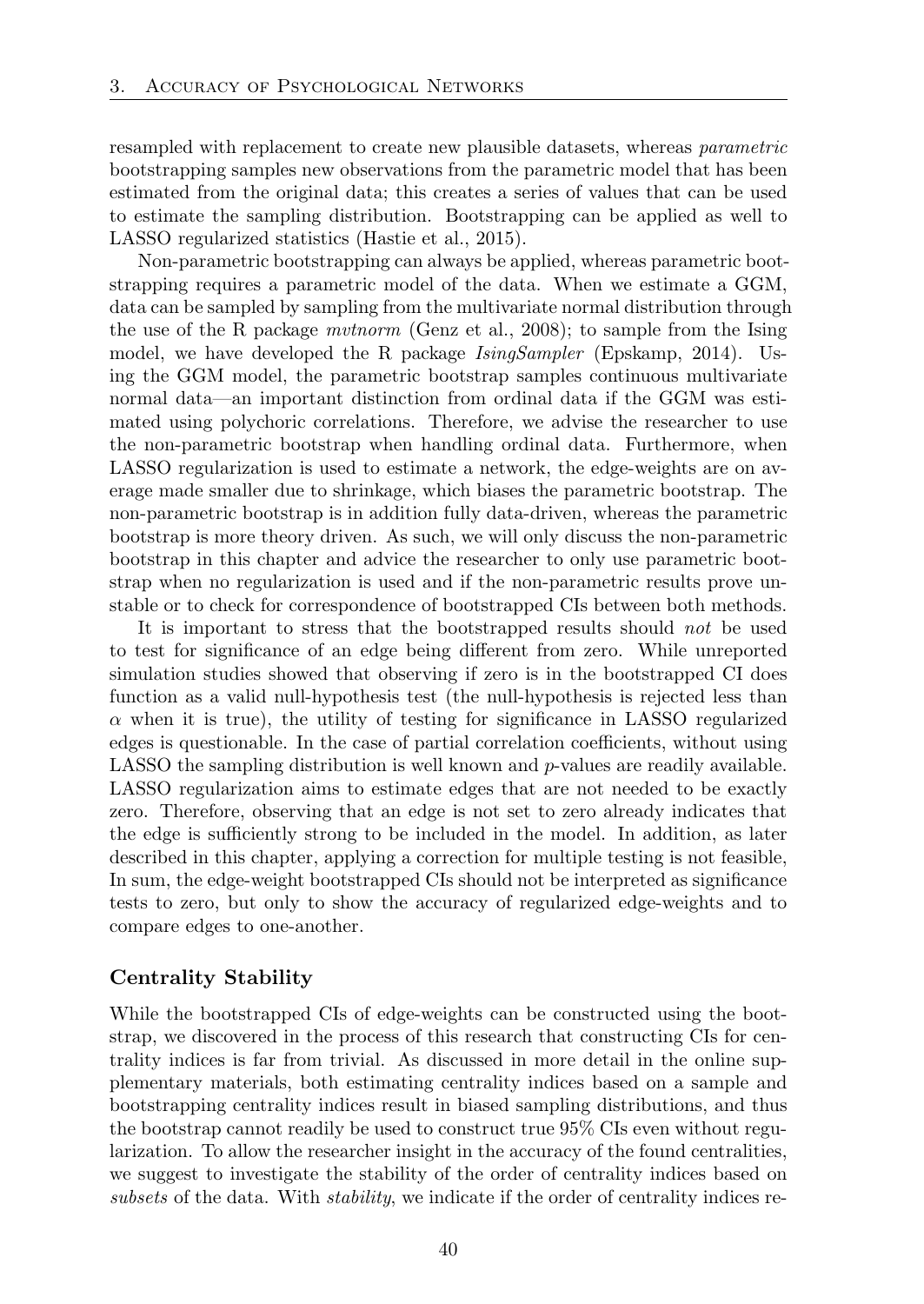mains the same after re-estimating the network with fewer cases or nodes. A *case* indicates a single observation of all variables (e.g., a person in the dataset) and is represented by *rows* of the dataset. Nodes, on the other hand, indicate *columns* of the dataset. Taking subsets of cases in the dataset employs the so called *m out of n bootstrap*, which is commonly used to remediate problems with the regular bootstrap (Chernick, 2011). Applying this bootstrap for various proportions of cases to drop can be used to assess the correlation between the original centrality indices and those obtained from subsets. If this correlation completely changes after dropping, say, 10% of the cases, then interpretations of centralities are prone to error. We term this framework the *case-dropping subset bootstrap*. Similarly, one can opt to investigate the stability of centrality indices after dropping nodes from the network (*node-dropping subset bootstrap*; Costenbader & Valente, 2003), which has also been implemented in *bootnet* but is harder to interpret (dropping  $50\%$  of the nodes leads to entirely different network structures). As such, we only investigate stability under case-dropping, while noting that the below described methods can also be applied to node-dropping.

To quantify the stability of centrality indices using subset bootstraps, we propose a measure we term the *correlation stability coefficient*, or short, the *CS*coefficient. Let  $CS$ (cor = 0.7) represent the maximum proportion of cases that can be dropped, such that with 95% probability the correlation between original centrality indices and centrality of networks based on subsets is 0*.*7 or higher. The value of 0*.*7 can be changed according to the stability a researcher is interested in, but is set to 0*.*7 by default as this value has classically been interpreted as indicating a very large effect in the behavioral sciences (Cohen, 1977). The simulation study below showed that to interpret centrality differences the  $CS$ coefficient should not be below 0.25, and preferably above 0.5. While these cutoff scores emerge as recommendations from this simulation study, however, they are somewhat arbitrary and should not be taken as definite guidelines.

#### Testing for Significant Differences

In addition to investigating the accuracy of edge weights and the stability of the order of centrality, researchers may wish to know whether a specific edge *A*–*B* is significantly larger than another edge  $A-C$ , or whether the centrality of node A is significantly larger than that of node B. To that end, the bootstrapped values can be used to test if two edge-weights or centralities significantly differ from oneanother. This can be done by taking the *difference* between bootstrap values of one edge-weight or centrality and another edge-weight or centrality, and constructing a bootstrapped CI around those difference scores. This allows for a null-hypothesis test if the edge-weights or centralities differ from one-another by checking if zero is in the bootstrapped CI (Chernick, 2011). We term this test the *bootstrapped difference test.* 

As the bootstraps are functions of complicated estimation methods, in this case LASSO regularization of partial correlation networks based on polychoric correlation matrices, we assessed the performance of the bootstrapped difference test for both edge-weights and centrality indices in two simulation studies below. The edge-weight bootstrapped difference test performs well with Type I error rate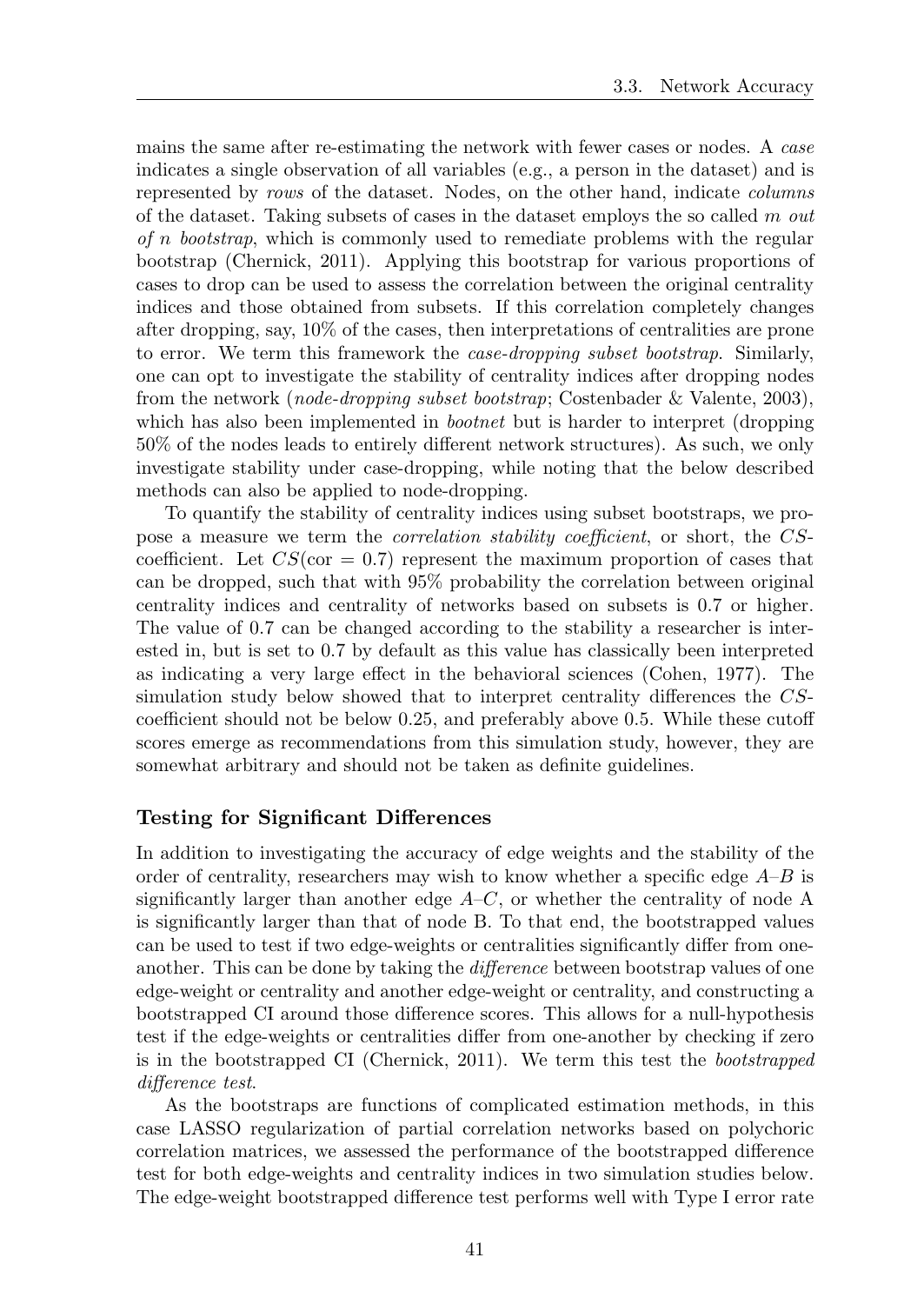close to the significance level  $(\alpha)$ , although the test is slightly conservative at low sample sizes (i.e, due to edge-weights often being set to zero, the test has a Type I error rate somewhat less than  $\alpha$ ). When comparing two centrality indices, the test also performs as a valid, albeit somewhat conservative, null-hypothesis test with Type I error rate close to or less than  $\alpha$ . However, this test does feature a somewhat lower level of power in rejecting the null-hypothesis when two centralities do differ from one-another.

A null-hypothesis test, such as the bootstrapped difference test, can only be used as evidence that two values differ from one-another (and even then care should be taken in interpreting its results; e.g., Cohen, 1994). *Not* rejecting the null-hypothesis, however, does not necessarily constitute evidence for the nullhypothesis being true (Wagenmakers, 2007). The slightly lower power of the bootstrapped difference test implies that, at typical sample sizes used in psychological research, the test will tend to find fewer significant differences than actually exist at the population level. Researchers should therefore not routinely take nonsignificant centralities as evidence for centralities being equal to each other, or for the centralities not being accurately estimated. Furthermore, as described below, applying a correction for multiple testing is not feasible in practice. As such, we advise care when interpreting the results of bootstrapped difference tests.

A note on multiple testing. The problem of performing multiple significance tests is well known in statistics. When one preforms two tests, both at  $\alpha = 0.05$ , the probability of finding at least *one* false significant result (Type I error) is *higher* than 5%. As a result, when performing a large number of significance tests, even when the null-hypothesis is true in all tests one would likely find several significant results purely by chance. To this end, researchers often apply a *correction for multiple testing*. A common correction is the 'Bonferroni correction' (Bland & Altman, 1995), in which  $\alpha$  is divided by the number of tests. To test, for example, differences between all edge-weights of a 20-node network requires 17,955 tests, leading to a Bonferroni corrected significance level of 0*.*000003.<sup>6</sup> Testing at such a low significance level is *not* feasible with the proposed bootstrap methods, for three reasons:

- 1. The distribution of such LASSO regularized parameters is far from normal (Pötscher & Leeb, 2009), and as a result approximate  $p$ -values cannot be obtained from the bootstraps. This is particularly important for extreme significance levels that might be used when one wants to test using a correction for multiple testing. It is for this reason that this chapter does not mention bootstrapping *p*-values and only investigates null-hypothesis tests by using bootstrapped CIs.
- 2. When using bootstrapped CIs with *N<sup>B</sup>* bootstrap samples, the widest interval that can be constructed is the interval between the two most extreme bootstrap values, corresponding to  $\alpha = 2/N_B$ . With 1,000 bootstrap samples, this corresponds to  $\alpha = 0.002$ . Clearly, this value is much higher than

 $6$ One might instead only test for difference in edges that were estimated to be non-zero with the LASSO. However, doing so still often leads to a large number of tests.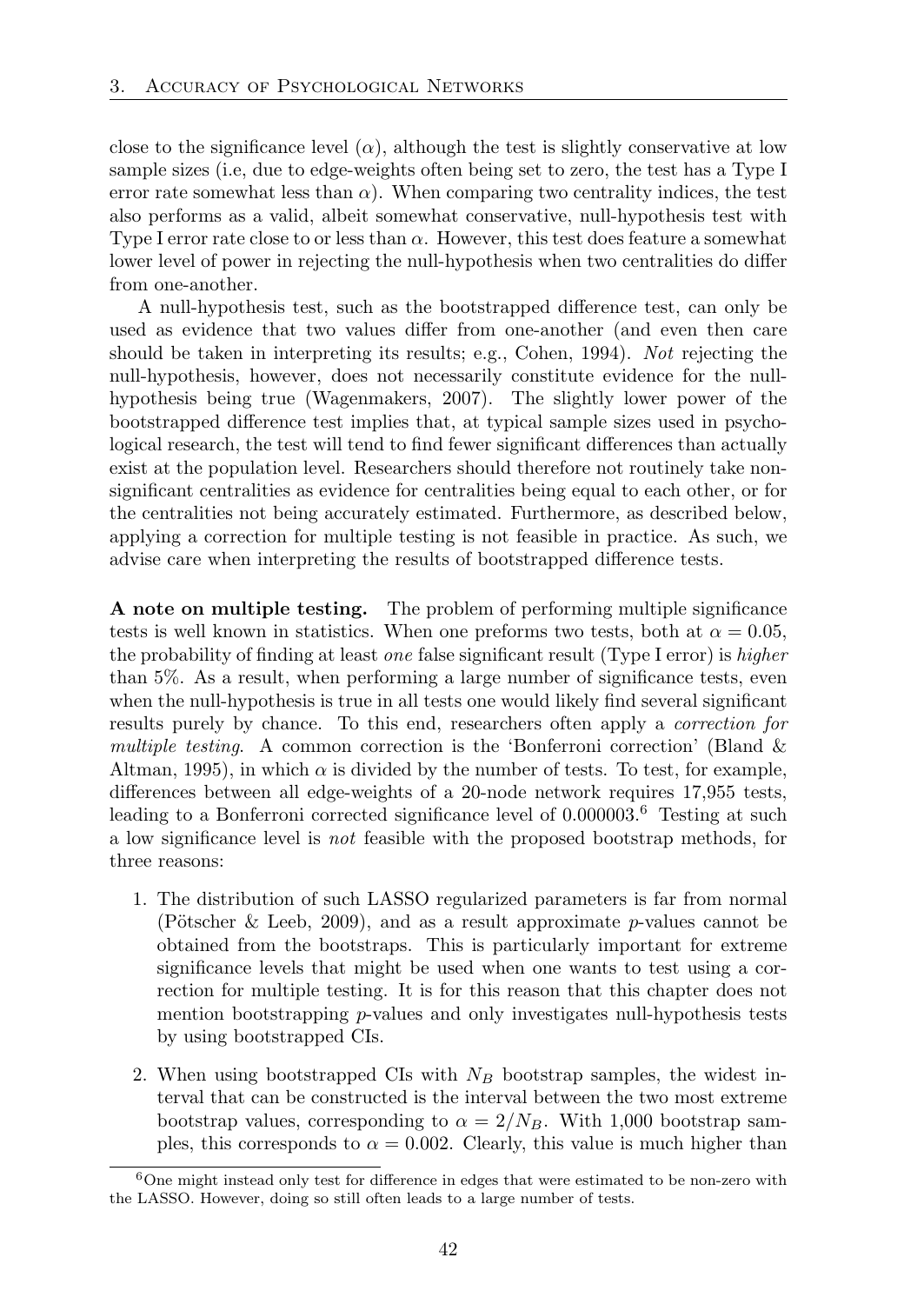0*.*000003 mentioned above. Taking the needed number of bootstrap samples for such small significance levels is computationally challenging and not feasible in practice.

3. In significance testing there is always interplay of Type I and Type II error rates: when one goes down, the other goes up. As such, reducing the Type I error rate increases the Type II error rate (not rejecting the null when the alternative hypothesis is true), and thus reduces statistical power. In the case of  $\alpha = 0.000003$ , even if we could test at this significance level, we would likely find no significant differences due to the low statistical power.

As such, Bonferroni corrected difference tests are still a topic of future research.

## Summary

In sum, the non-parametric (resampling rows from the data with replacement) bootstrap can be used to assess the *accuracy* of network estimation, by investigating the sampling variability in edge-weights, as well as to test if edge-weights and centrality indices significantly differ from one-another using the bootstrapped difference test. Case-dropping subset bootstrap (dropping rows from the data), on the other hand, can be used to assess the *stability* of centrality indices, how well the order of centralities are retained after observing only a subset of the data. This stability can be quantified using the *CS*-coefficient. The R code in the online supplementary materials show examples of these methods on the simulated data in Figure 3.1 and Figure 3.2. As expected from Figure 3.1, showing that the true centralities did not differ, bootstrapping reveals that none of the centrality indices in Figure 3.2 significantly differ from one-another. In addition, node strength  $(CS(\text{cor} = 0.7) = 0.13)$ , closeness  $(CS(\text{cor} = 0.7) = 0.05)$  and betweenness  $(CS(\text{cor} = 0.7) = 0.05)$  were far below the thresholds that we would consider stable. Thus, the novel bootstrapping methods proposed and implemented here showed that the differences in centrality indices presented in Figure 3.2 were not interpretable as true differences.

# 3.4 Tutorial

In this section, we showcase the functionality of the *bootnet* package for estimating network structures and assessing their accuracy. We do so by analyzing a dataset  $(N = 359)$  of women suffering from posttraumatic stress disorder (PTSD) or sub-threshold PTSD. The *bootnet* package includes the bootstrapping methods, *CS*-coefficient and bootstrapped difference tests as described above. In addition, *bootnet* offers a wide range of plotting methods. After estimating nonparametric bootstraps, *bootnet* produces plots that show the bootstrapped CIs of edge-weights or which edges and centrality indices significantly differ from one-another. After estimating subset bootstrap, *bootnet* produces plots that show the correlation of centrality indices under different levels of subsetting (Costenbader  $\&$  Valente, 2003). In addition to the correlation plot, *bootnet* can be used to plot the average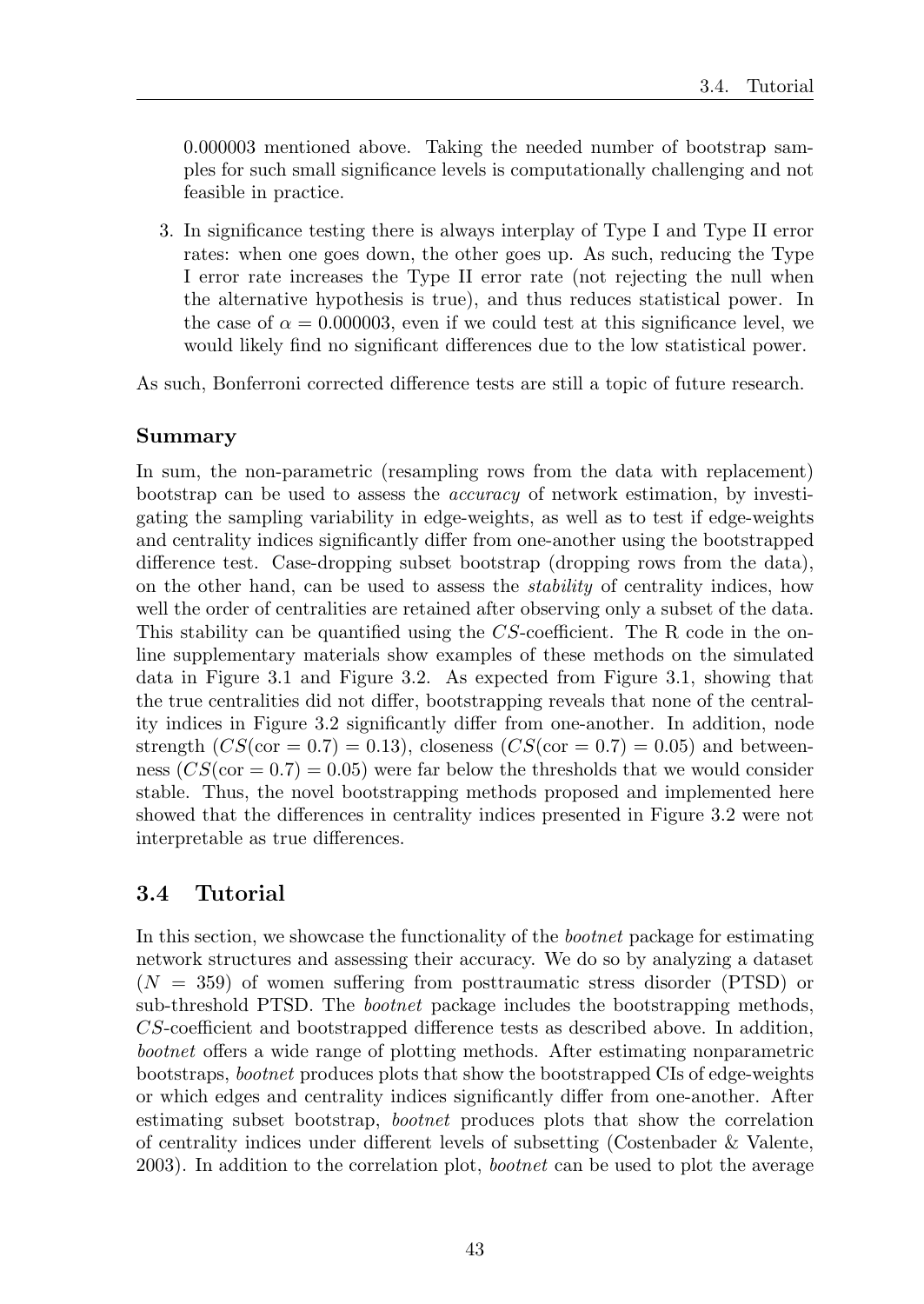| Default set | R chain                                                                                                                                             |
|-------------|-----------------------------------------------------------------------------------------------------------------------------------------------------|
| EBICglasso  | Data $\frac{1}{2}$ , ggraph::cor_auto $\frac{1}{2}$ , ggraph::EBICglasso                                                                            |
| pcor        | Data $\frac{1}{2}$ , ggraph::cor_auto $\frac{1}{2}$ , corpcor::cor2pcor                                                                             |
| IsingFit    | Data %>% bootnet::binarize %>% IsingFit::IsingFit                                                                                                   |
| IsingLL     | Data %>% bootnet::binarize %>%                                                                                                                      |
|             | $IsingSampler::EstimateIsing(method = \11")$                                                                                                        |
| huge        | Data $\frac{1}{2}$ , $\frac{1}{2}$ as matrix $\frac{1}{2}$ , $\frac{1}{2}$ na. omit $\frac{1}{2}$ , $\frac{1}{2}$ huge: : huge. npn $\frac{1}{2}$ , |
|             | huge::huge(method = \glasso") $\frac{2}{3}$                                                                                                         |
|             | huge::huge.select(criterion = \ebic")                                                                                                               |
| adalasso    | Data %>% parcor::adalasso.net                                                                                                                       |

Table 3.1: R chains to estimate network models from data. The default sets "EBICglasso", "pcor", "huge" and "adalasso" estimate a Gaussian graphical model and the default sets "IsingFit" and "IsingLL" estimate the Ising model. The notation package::function indicates that the function after the colons comes from the package before the colons. Chains are schematically represented using *magrittr* chains: Whatever is on the left of %>% is used as first argument to the function on the right of this operator. Thus, the first chain corresponding to "EBICglasso" can also be read as qgraph::EBICglasso(qgraph::cor\_auto(Data)).

estimated centrality index for each node under different sampling levels, giving more detail on the order of centrality under different subsetting levels.

With *bootnet*, users can not only perform accuracy and stability tests, but also flexibly estimate a wide variety of network models in R. The estimation technique can be specified as a *chain* of R commands, taking the data as input and returning a network as output. In bootnet, this chain is broken in several phases: data preparation (e.g., correlating or binarizing), model estimation (e.g., glasso) and network selection. The *bootnet* package has several *default sets*, which can be assigned using the default argument in several functions. These default sets can be used to easily specify the most commonly used network estimation procedures. Table 3.1 gives an overview of the default sets and the corresponding R functions called<sup>7</sup>

#### Example: Post-traumatic Stress Disorder

To exemplify the usage of *bootnet* in both estimating and investigating network structures, we use a dataset of 359 women enrolled in community-based substance abuse treatment programs across the United States (study title: Women's Treatment for Trauma and Substance Use Disorders; study number: NIDA-CTN-0015).<sup>8</sup> All participants met the criteria for either PTSD or sub-threshold PTSD, according to the DSM-IV-TR (American Psychiatric Association, 2000). Details of the sample, such as inclusion and exclusion criteria as well as demographic variables, can be found elsewhere (Hien et al., 2009). We estimate the network

<sup>7</sup>The notation makes use of notation introduced by the *magrittr* R package (Bache & Wickham, 2014)

<sup>8</sup>https://datashare.nida.nih.gov/protocol/nida-ctn-0015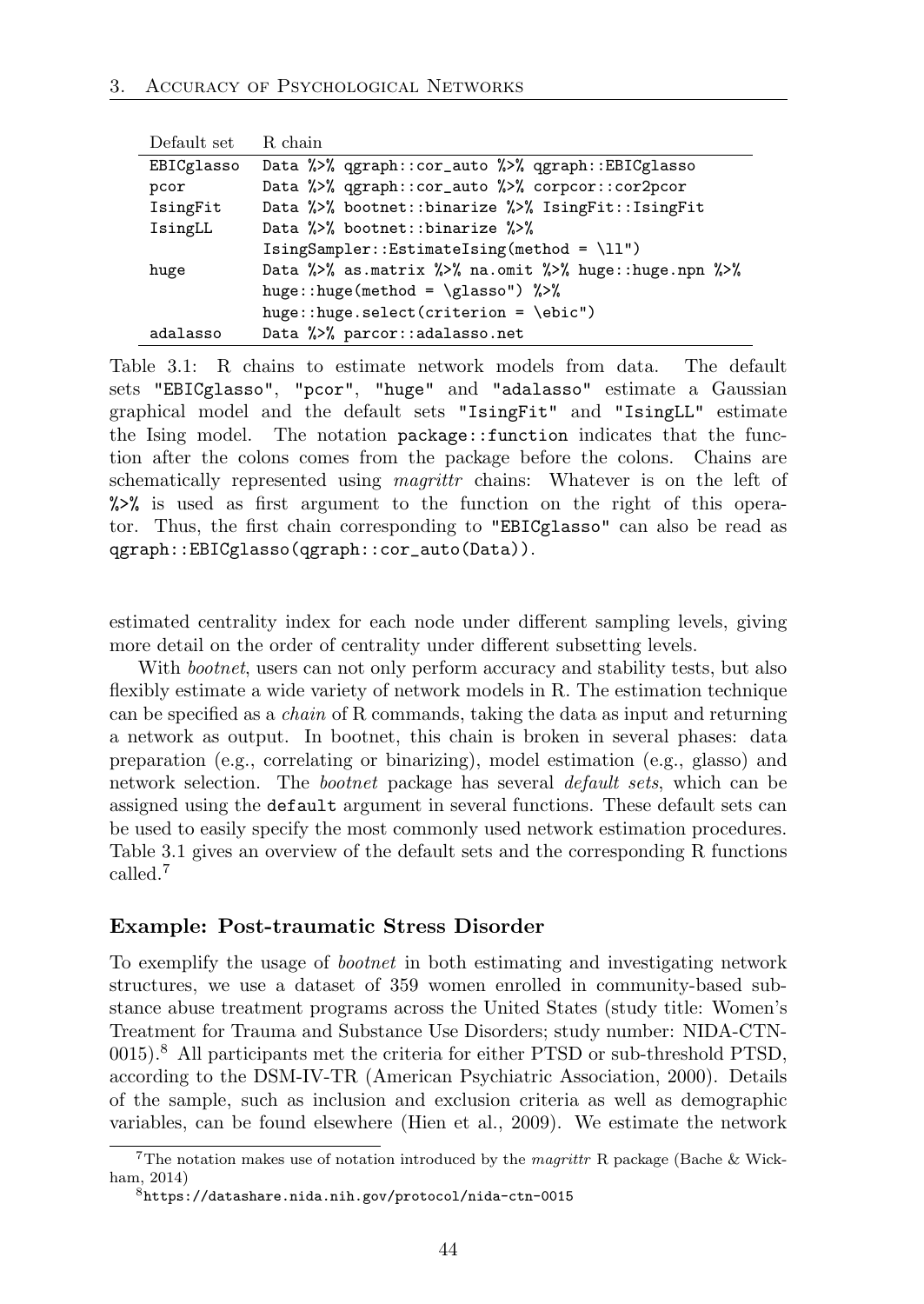using the 17 PTSD symptoms from the PTSD Symptom Scale-Self Report (PSS-SR; Foa, Riggs, Dancu, & Rothbaum, 1993). Participants rated the frequency of endorsing these symptoms on a scale ranging from 0 (not at all) to 3 (at least 4 or 5 times a week).

Network estimation. Following the steps in the online supplementary materials, the data can be loaded into  $R$  in a data frame called  $Data$ , which contains the frequency ratings at the baseline measurement point. We will estimate a Gaussian graphical model, using the graphical LASSO in combination with EBIC model selection as described above (Foygel & Drton, 2010). This procedure requires an estimate of the variance-covariance matrix and returns a parsimonious network of *partial correlation coefficients*. Since the PTSD symptoms are ordinal, we need to compute a polychoric correlation matrix as input. We can do so using the cor auto function from the *qgraph* package, which automatically detects ordinal variables and utilizes the R-package lavaan (Rosseel, 2012) to compute polychoric (or, if needed, polyserial and Pearson) correlations. Next, the EBICglasso function from the *qgraph* package can be used to estimate the network structure, which uses the *glasso* package for the actual computation (Friedman et al., 2014). In *bootnet*, as can be seen in Table 3.1, the "EBICglasso" default set automates this procedure. To estimate the network structure, one can use the estimateNetwork function:

```
library("bootnet")
Network <- estimateNetwork(Data, default = "EBICglasso")
```
Next, we can plot the network using the plot method:

plot(Network, layout = "spring", labels = TRUE)

The plot method uses *qgraph* to plot the network. Figure 3.3 (Panel A) shows the resulting network structure, which is parsimonious due to the LASSO estimation; the network only has 78 non-zero edges out of 136 possible edges. A description of the node labels can be seen in Table 3.2. Especially strong connections emerge among Node  $3$  (being jumpy) and Node  $4$  (being alert), Node  $5$  (cut off from people) and Node 11 (interest loss), and Node 16 (upset when reminded of the trauma) and Node 17 (upsetting thoughts/images). Other connections are absent, for instance between Node 7 (irritability) and Node 15 (reliving the trauma); this implies that these symptoms can be statistically independent when conditioning on all other symptoms (their partial correlation is zero) or that there was not sufficient power to detect an edge between these symptoms.

Computing centrality indices. To investigate centrality indices in the network, we can use the centralityPlot function from the *qgraph* package:

```
library("qgraph")
centralityPlot(Network)
```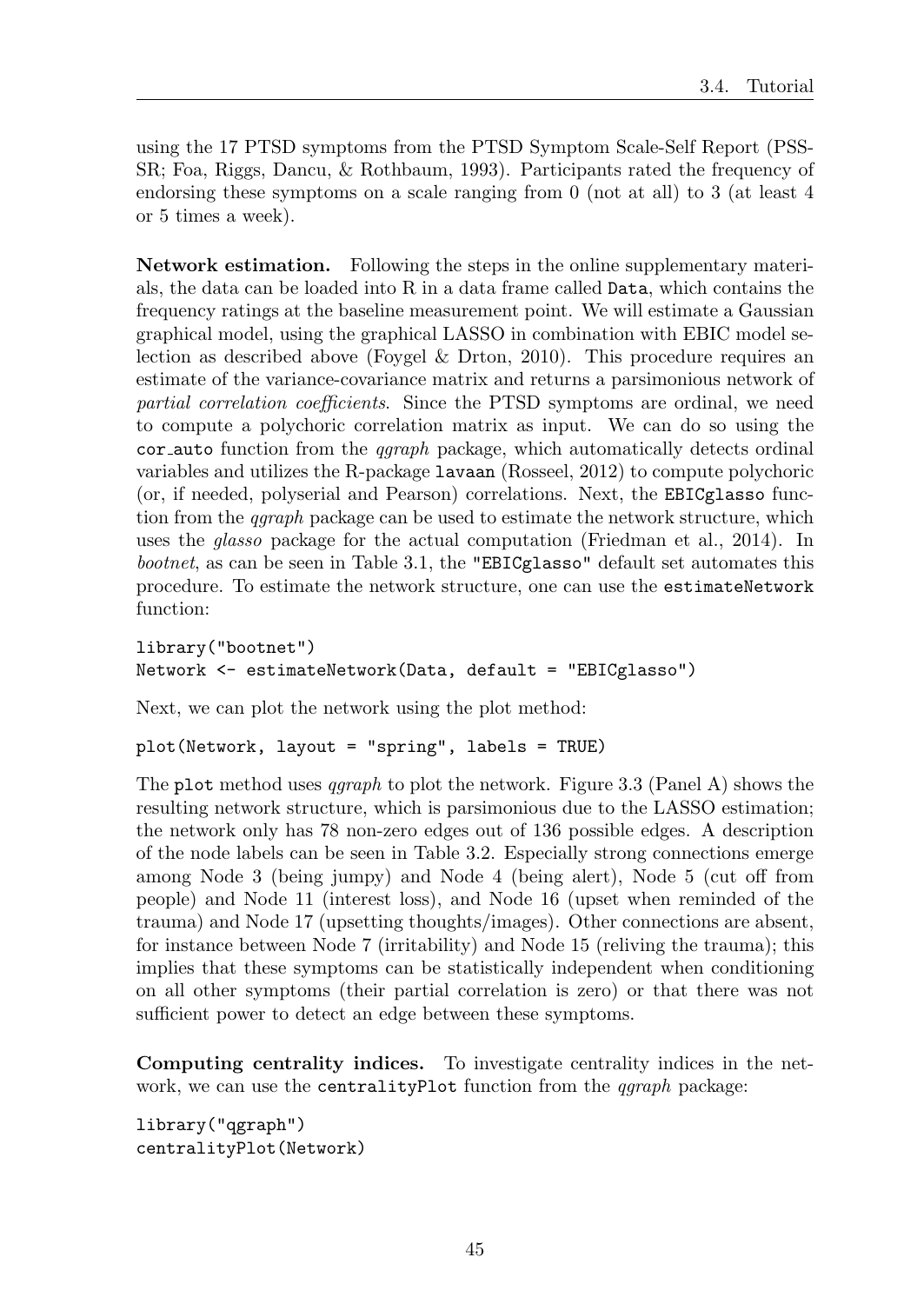

A. Network structure

B. Centrality indices

Figure 3.3: Estimated network structure of 17 PTSD symptoms (Panel A) and the corresponding centrality indices (Panel B). Centrality indices are shown as standardized *z*-scores. The network structure is a Gaussian graphical model, which is a network of partial correlation coefficients.

| ΙD             | Variable                       |
|----------------|--------------------------------|
| $\overline{1}$ | Avoid reminds of the trauma    |
| $\overline{2}$ | Bad dreams about the trauma    |
| 3              | Being jumpy or easily startled |
| 4              | Being over a lert              |
| 5              | Distant or cut off from people |
| 6              | Feeling emotionally numb       |
| 7              | Feeling irritable              |
| 8              | Feeling plans won't come true  |
| 9              | Having trouble concentrating   |
| 10             | Having trouble sleeping        |
| 11             | Less interest in activities    |
| 12             | Not able to remember           |
| 13             | Not thinking about trauma      |
| 14             | Physical reactions             |
| 15             | Reliving the trauma            |
| 16             | Upset when reminded of trauma  |
| 17             | Upsetting thoughts or images   |

Table 3.2: Node IDs and corresponding symptom names of the 17 PTSD symptoms.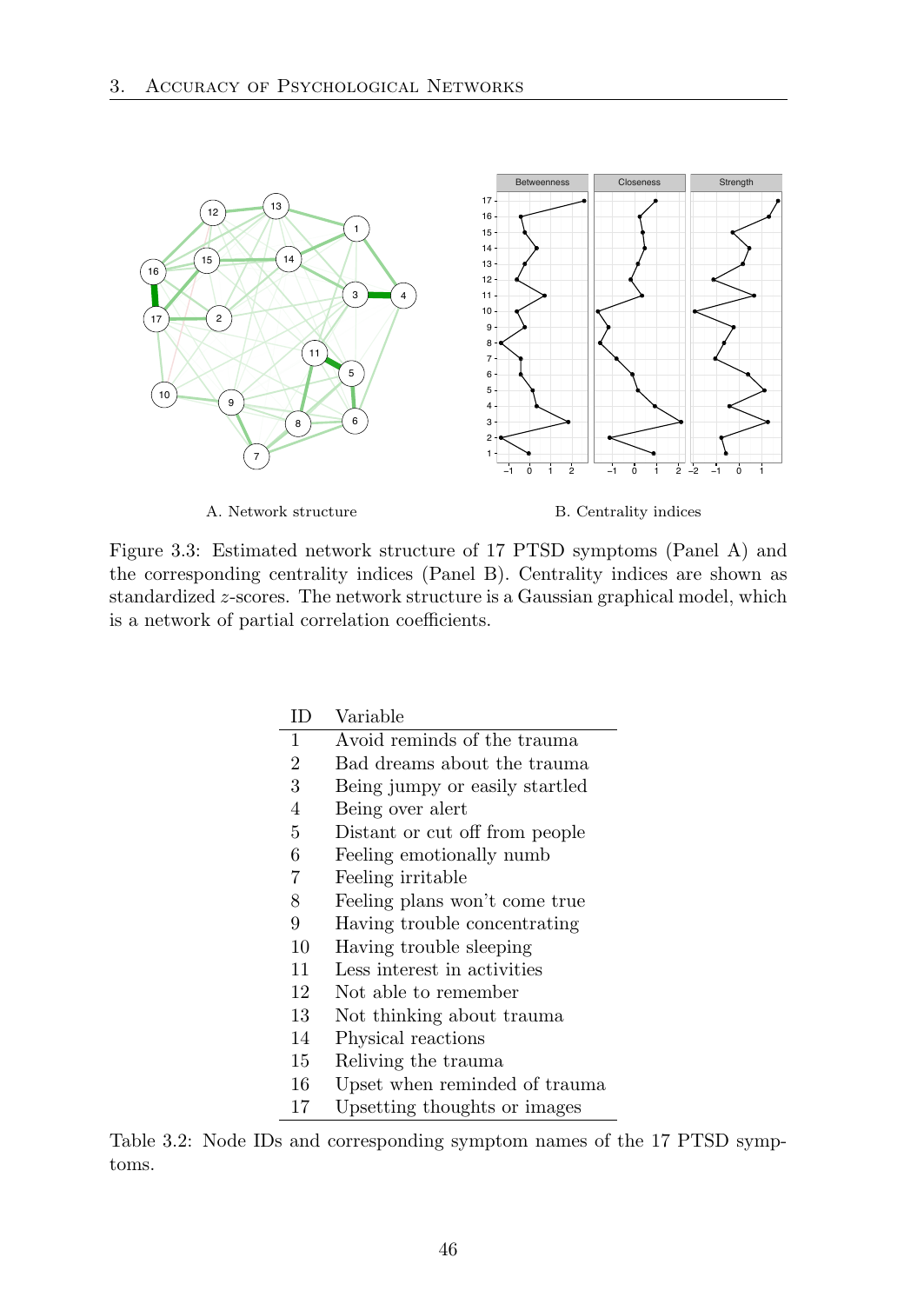The resulting plot is shown in Figure 3.3 (Panel B). It can be seen that nodes differ quite substantially in their centrality estimates. In the network, Node 17 (upsetting thoughts/images) has the highest strength and betweenness and Node 3 (being jumpy) has the highest closeness. However, without knowing the accuracy of the network structure and the stability of the centrality estimates, we cannot conclude whether the differences of centrality estimates are interpretable or not.

Edge-weight accuracy. The bootnet function can be used to perform the bootstrapping methods described above. The function can be used in the same way as the estimateNetwork function, or can take the output of the estimateNetwork function to run the bootstrap using the same arguments. By default, the nonparametric bootstrap with 1*,*000 samples will be used. This can be overwritten using the nBoots argument, which is used below to obtain more smooth plots.<sup>9</sup> The nCores argument can be used to speed up bootstrapping and use multiple computer cores (here, eight cores are used):

```
boot1 <- bootnet(Network, nBoots = 2500, nCores = 8)
```
The print method of this object gives an overview of characteristics of the sample network (e.g., the number of estimated edges) and tips for further investigation, such as how to plot the estimated sample network or any of the bootstrapped networks. The summary method can be used to create a summary table of certain statistics containing quantiles of the bootstraps.

The plot method can be used to show the bootstrapped CIs for estimated edge parameters:

plot(boot1, labels = FALSE, order = "sample")

Figure 3.4 shows the resulting plots and reveals sizable bootstrapped CIs around the estimated edge-weights, indicating that many edge-weights likely do not significantly differ from one-another. The generally large bootstrapped CIs imply that interpreting the order of most edges in the network should be done with care. Of note, the edges 16 (upset when reminded of the trauma)  $-17$  (upsetting thoughts/images), 3 (being jumpy) – 4 (being alert) and 5 (feeling distant) – 11 (loss of interest), are reliably the three strongest edges since their bootstrapped CIs do not overlap with the bootstrapped CIs of any other edges.<sup>10</sup>

Centrality stability. We can now investigate the stability of centrality indices by estimating network models based on subsets of the data. The case-dropping bootstrap can be used by using type = "case":

```
boot2 <- bootnet(Network, nBoots = 2500, type = "case",
nCores = 8
```
<sup>9</sup>Using many bootstrap samples, such as the 2*,*500 used here, might result in memory problems or long computation time. It is advisable to first use a small number of samples (e.g., 10) and then try more. The simulations below show that 1*,*000 samples may often be sufficient.

 $10\,\text{As}$  with any CI, non-overlapping CIs indicate two statistics significantly differ at the given significance level. The reverse is not true; statistics with overlapping CIs might still significantly differ.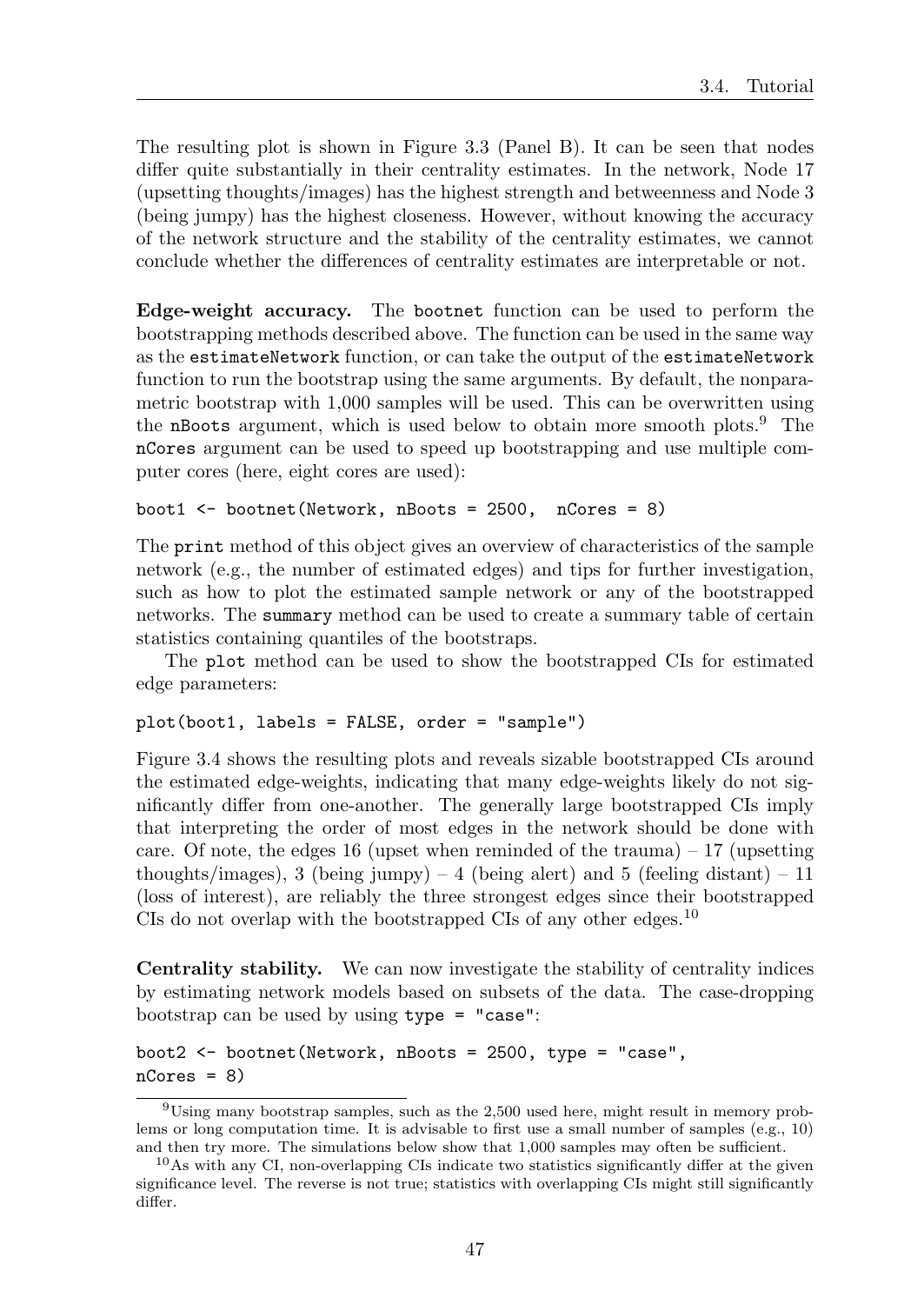

Figure 3.4: Bootstrapped confidence intervals of estimated edge-weights for the estimated network of 17 PTSD symptoms. The red line indicates the sample values and the gray area the bootstrapped CIs. Each horizontal line represents one edge of the network, ordered from the edge with the highest edge-weight to the edge with the lowest edge-weight. In the case of ties (for instance, multiple edge-weights were estimated to be exactly 0), the mean of the bootstrap samples was used in ordering the edges. y-axis labels have been removed to avoid cluttering.

To plot the stability of centrality under subsetting, the plot method can again be used:

#### plot(boot2)

Figure 3.5 shows the resulting plot: the stability of closeness and betweenness drop steeply while the stability of node strength is better. This stability can be quantified using the *CS*-coefficient, which quantifies the maximum proportion of cases that can be dropped to retain, with 95% certainty, a correlation with the original centrality of higher than (by default) 0*.*7. This coefficient can be computed using the corStability function:

#### corStability(boot2)

The *CS*-coefficient indicates that betweenness  $(CS(\text{cor} = 0.7) = 0.05)$  and  $(CS(\text{cor} =$  $(0.7) = 0.05$  closeness are not stable under subsetting cases. Node strength performs better  $(CS(\text{cor} = 0.7) = 0.36)$ , but does not reach the cutoff of 0.5 from our simulation study required consider the metric stable. Therefore, we conclude that the order of node strength is interpretable with some care, while the orders of betweenness and closeness are not.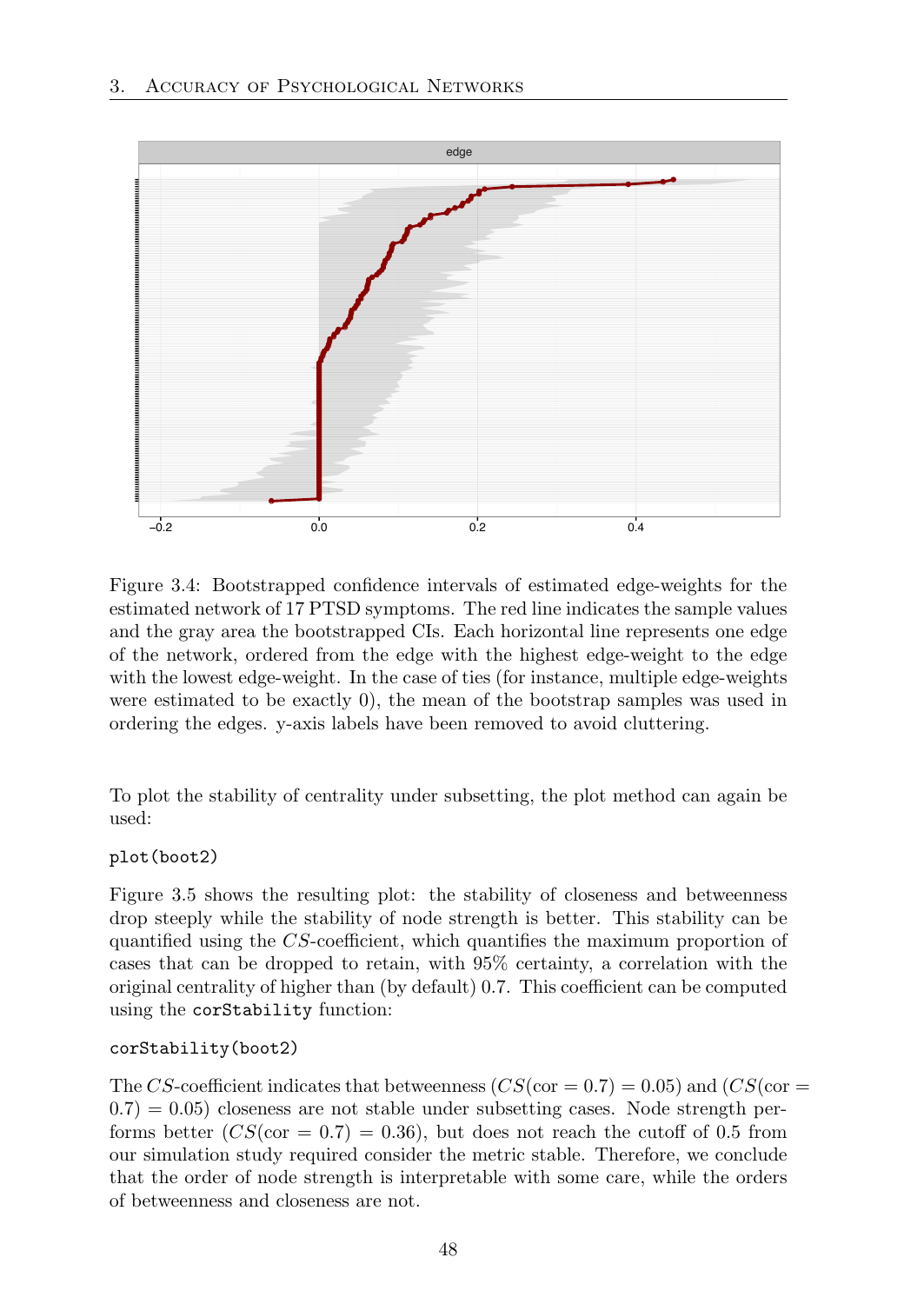

Figure 3.5: Average correlations between centrality indices of networks sampled with persons dropped and the original sample. Lines indicate the means and areas indicate the range from the 2*.*5th quantile to the 97*.*5th quantile.

Testing for significant differences. The differenceTest function can be used to compare edge-weights and centralities using the bootstrapped difference test. This makes use of the non-parametric bootstrap results (here named boot1) rather than the case-dropping bootstrap results. For example, the following code tests if Node 3 and Node 17 differ in node strength centrality:

#### differenceTest(boot1, 3, 17, "strength")

The results show that these nodes do not differ in node strength since the bootstrapped CI includes zero (CI: *−*0*.*17*,* 0*.*37). The plot method can be used to plot the difference tests between all pairs of edges and centrality indices. For example, the following code plots the difference tests of node strength between all pairs of edge-weights:

## plot(boot1, "edge", plot = "difference", onlyNonZero = TRUE, order = "sample")

In which the plot argument has to be used because the function normally defaults to plotting bootstrapped CIs for edge-weights, the onlyNonZero argument sets so that only edges are shown that are nonzero in the estimated network, and order = "sample" orders the edge-weights from the most positive to the most negative edge-weight in the sample network. We can use a similar code for comparing node strength: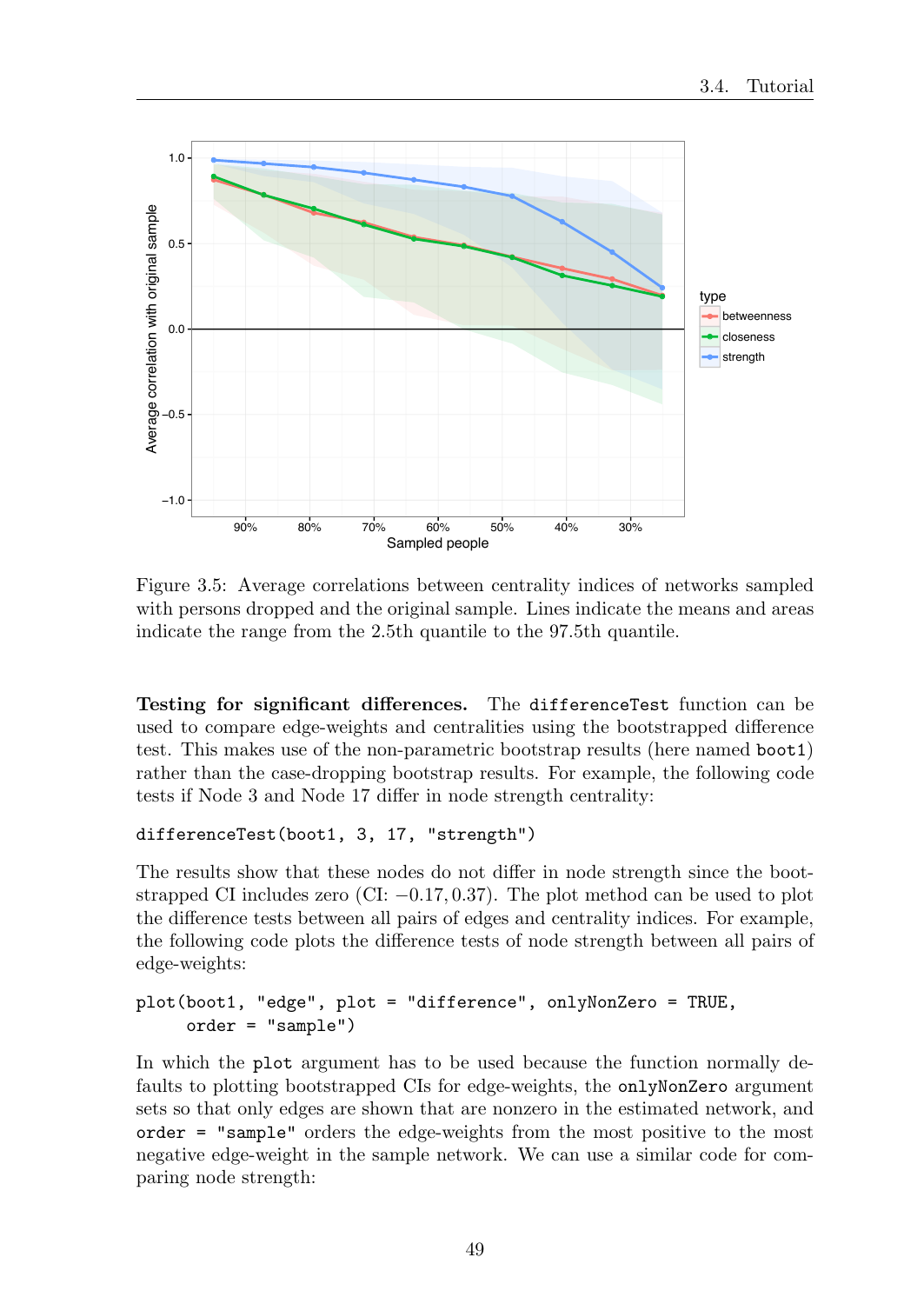#### plot(boot1, "strength")

In which we did not have to specify the plot argument as it is set to the "difference" by default when the statistic is a centrality index.

The resulting plots are presented in Figure 3.6. Panel A shows that many edges cannot be shown to significantly differ from one-another, except for the previously mentioned edges 16 (upset when reminded of the trauma)  $-17$  (upsetting thoughts/images), 3 (being jumpy)  $-4$  (being alert) and 5 (feeling distant)  $-11$ (loss of interest), which significantly differ from most other edges in the network. Panel B shows that most node strengths cannot be shown to significantly differ from each other. The node with the largest strength, Node 17, is significantly larger than almost half the other nodes. Furthermore, Node 7 and Node 10 and also feature node strength that is significantly larger than some of the other nodes. In this dataset, no significant differences were found between nodes in both betweenness and closeness (not shown). For both plots it is important to note that *no* correction for multiple testing was applied.

# 3.5 Simulation Studies

We conducted three simulation studies to assess the performance of the methods described above. In particular, we investigated the performance of (1) the  $CS$ -coefficient and the bootstrapped difference test for  $(2)$  edge-weights and  $(3)$ centrality indices. All simulation studies use networks of 10 nodes. The networks were used as partial correlation matrices to generate multivariate normal data, which were subsequently made ordinal with four levels by drawing random thresholds; we did so because most prior network papers estimated networks on ordinal data (e.g., psychopathological symptom data). We varied sample size between 100, 250, 500, 1*,*000, 2*,*500 and 5*,*000, and replicated every condition 1,000 times. We estimated Gaussian graphical models, using the graphical LASSO in combination with EBIC model selection (Foygel & Drton, 2010; see also Chapter 2), using polychoric correlation matrices as input. Each bootstrap method used 1*,*000 bootstrap samples. In addition, we replicated every simulation study with 5-node and 20-node networks as well, which showed similar results and were thus not included in this chapter to improve clarity.

*CS*-coefficients. We assessed the *CS*-coefficient in a simulation study for two cases where: networks where centrality did not differ between nodes, and networks where centrality did differ. We simulated chain networks as shown in Figure 3.1 consisting of 10 nodes, 50% negative edges and all edge-weights set to either 0*.*25 or *−*0*.*25. Next, we randomly rewired edges as described by Watts and Strogatz (1998) with probability 0, 0*.*1, 0*.*5 or 1. A rewiring probability of 0*.*5 indicates that every edge had a 50% chance of being rewired to another node, leading to a different network structure than the chain graph. This procedure creates a range of networks, ranging from chain graphs in which all centralities are equal (rewiring probability  $= 0$ ) to random graphs in which all centralities may be different (rewiring probability  $= 1$ ). Every condition (rewiring probability  $\times$  sample size) was replicated 1*,*000 times, leading to 24*,*000 simulated datasets. On each of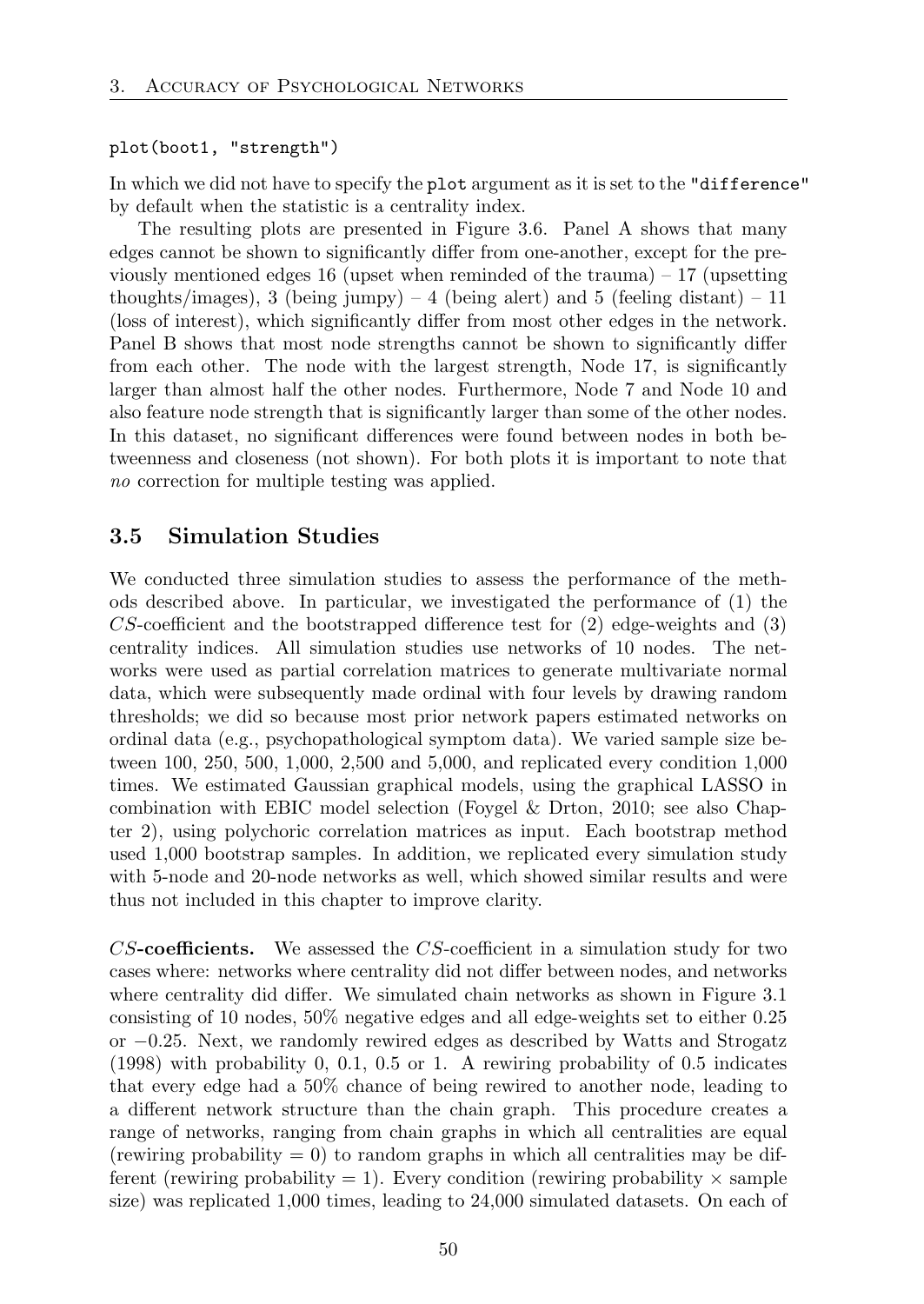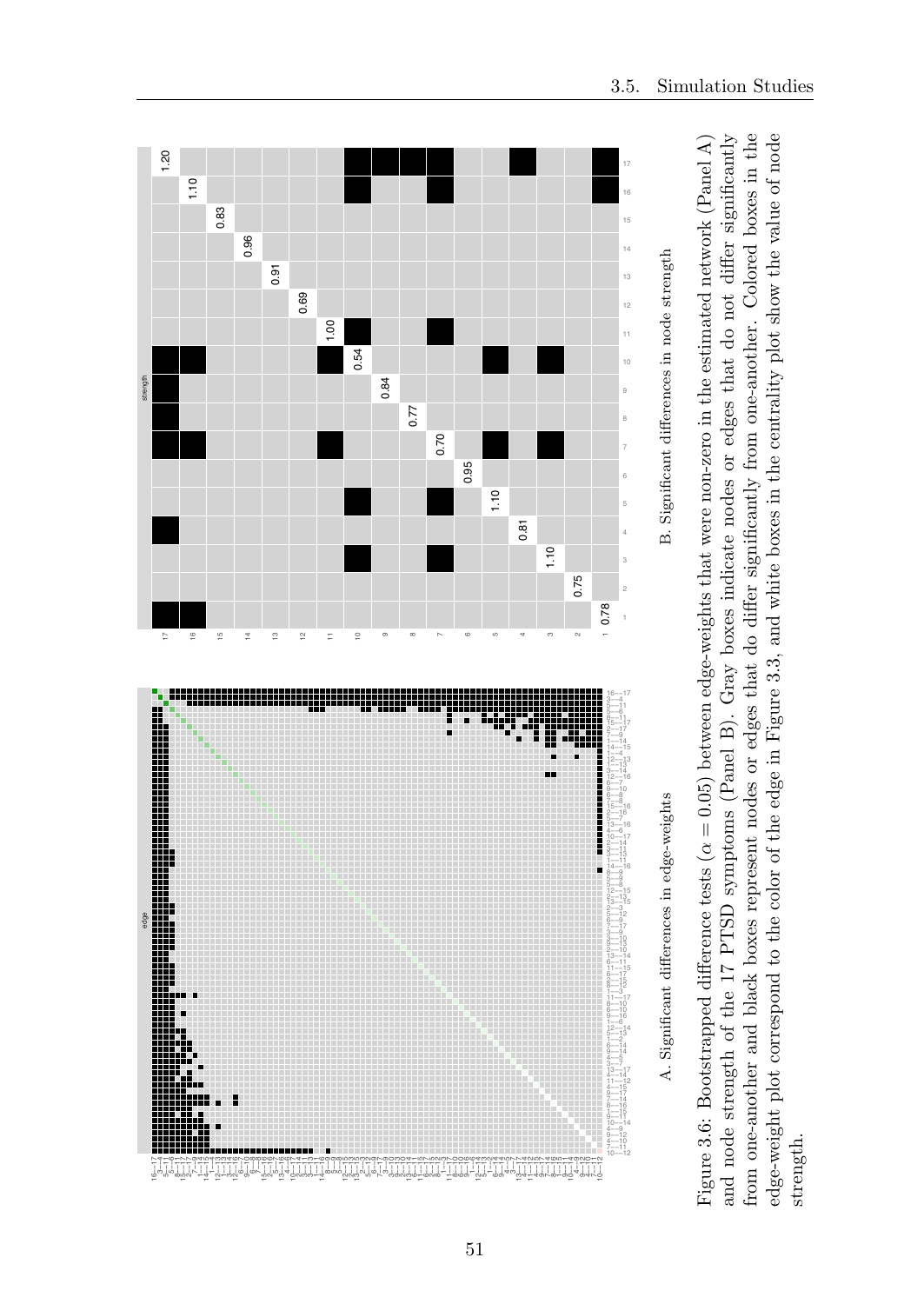these datasets, case-dropping bootstrap was performed and the *CS*-coefficient was computed. Figure 3.7 shows the results, showing that the *CS*-coefficient remains low in networks in which centrality does not differ and rises as a function of sample size in networks in which centralities do differ. It can be seen that under a model in which centralities do not differ the  $CS$ -coefficient remains stable as sample size increases and stays mostly below .5, and roughly 75% stays below 0*.*25. Therefore, to interpret centrality differences the *CS*-coefficient should not be below 0.25, and preferably above 0*.*5.

Edge-weight bootstrapped difference test. We ran a second simulation study to assess the performance of the bootstrapped difference test for edgeweights. In this simulation study, chain networks were constructed consisting of 10 nodes in which all edge-weights were set to 0*.*3. Sample size was again varied between 100, 250, 500, 1*,*000, 2*,*500 and 5*,*000 and each condition was again replicated 1*,*000 times, leading to 6*,*000 total simulated datasets. Data were made ordinal and regularized partial correlation networks were estimated in the same manner as in the previous simulation studies. We only compared edges that were nonzero in the true network (thus, edges with a weight of 0*.*3 that were not different from one-another), and we investigated the rejection rate under different levels of  $\alpha$ : 0.05, 0.01, 0.001 and 0.0001. For every significance level, the expected significance level given a certain number of bootstrap samples (in this case 1*,*000) was computed using the following R code:

```
alpha <-0.05mean(replicate(10000,quantile(runif(1000),alpha/2)) +
  (1 - \text{replicate}(10000, \text{quantile}(\text{runif}(1000), 1-\text{alpha}/2))))
```
Figure 3.8 shows that rejection rate converged on the expected rejection rate with higher samples, and was lower than the expected rejection rate in the low sample condition of  $N = 100$ —a result of the LASSO pulling many edge-weights to zero in low sample sizes.

Centrality bootstrapped difference test. We conducted a third simulation study to assess the performance of the bootstrapped difference test for centrality indices. The design was the same as the first simulation study, leading to 24*,*000 total simulated datasets. We performed the bootstrapped difference test to all pairs of nodes in all networks and computed the rate of rejecting the null-hypothesis of centralities being equal. Figure 3.9 shows the results of this simulation study. It can be seen that the average rate of rejecting the null-hypothesis of two centrality indices being equal under a chain-network such as shown in Figure 3.1 stays below 0.05 at all sample sizes for all centrality indices. As such, checking if zero is in the bootstrapped CI on differences between centralities is a valid null-hypothesis test. Figure 3.9, however, also shows that the rejection rate often is below 0*.*05, leading to a reduced power in the test. As such, finding true differences in centrality might require a larger sample size. When centralities differ (rewiring probability  $>$  0), power to detect differences goes up as a function of sample size. Unreported simulation studies showed that using Pearson or Spearman correlations on ordinal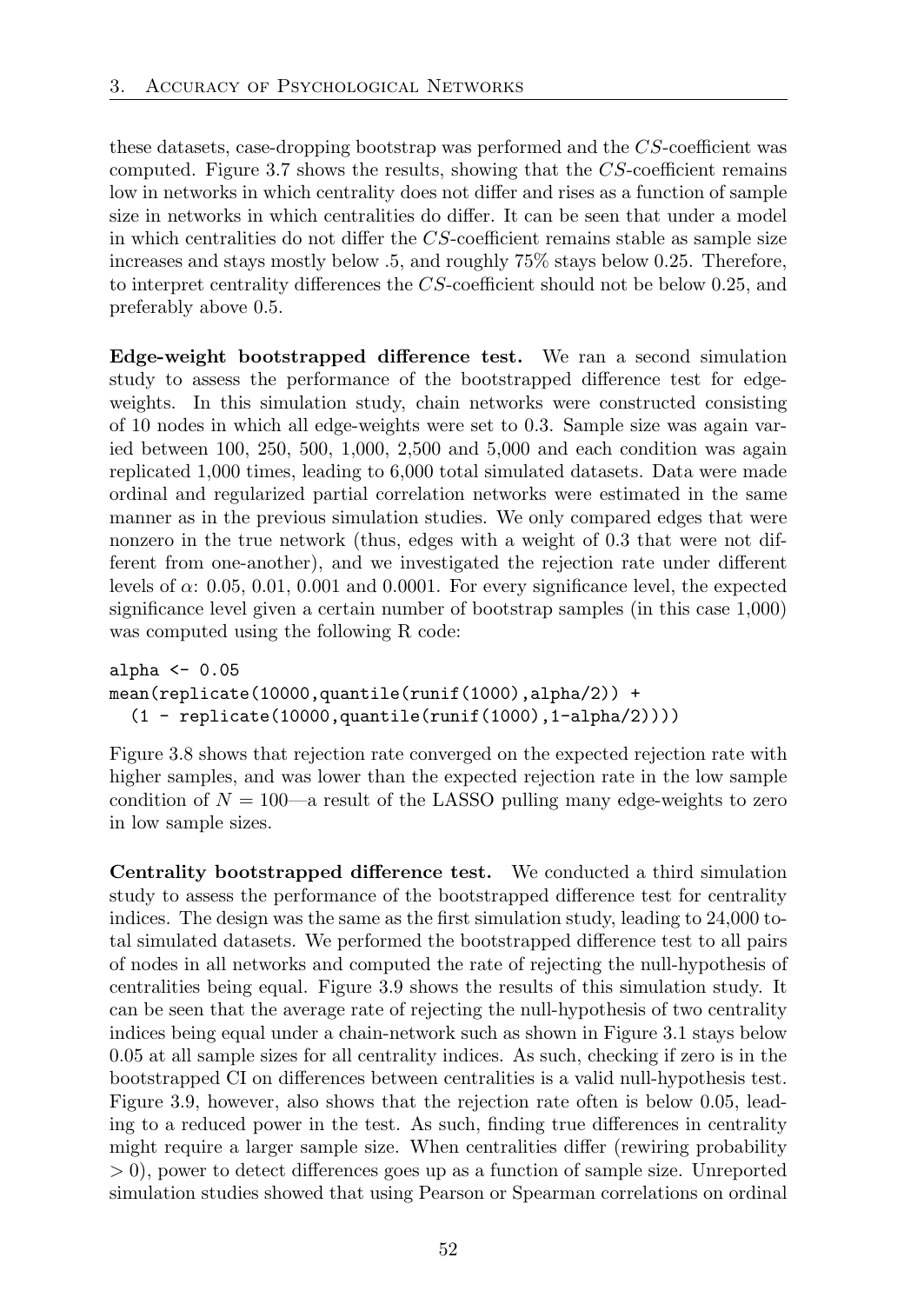

Figure 3.7: Simulation results showing the *CS*-coefficient of 24*,*000 simulated datasets. Datasets were generated using chain networks (partial correlations) of 10 nodes with edge-weights set to 0*.*25 or *−*0*.*25. Edges were randomly rewired to obtain a range from networks ranging from networks in which all centralities are equal to networks in which all centralities differ. The *CS*-coefficient quantifies the maximum proportion of cases that can be dropped at random to retain, with 95% certainty, a correlation of at least 0*.*7 with the centralities of the original network. Boxplots show the distribution of *CS*-coefficients obtained in the simulations. For example, plots on top indicate that the *CS*-coefficient mostly stays below 0*.*2 when centralities do not differ from one-another (chain graph as shown in Figure 3.1).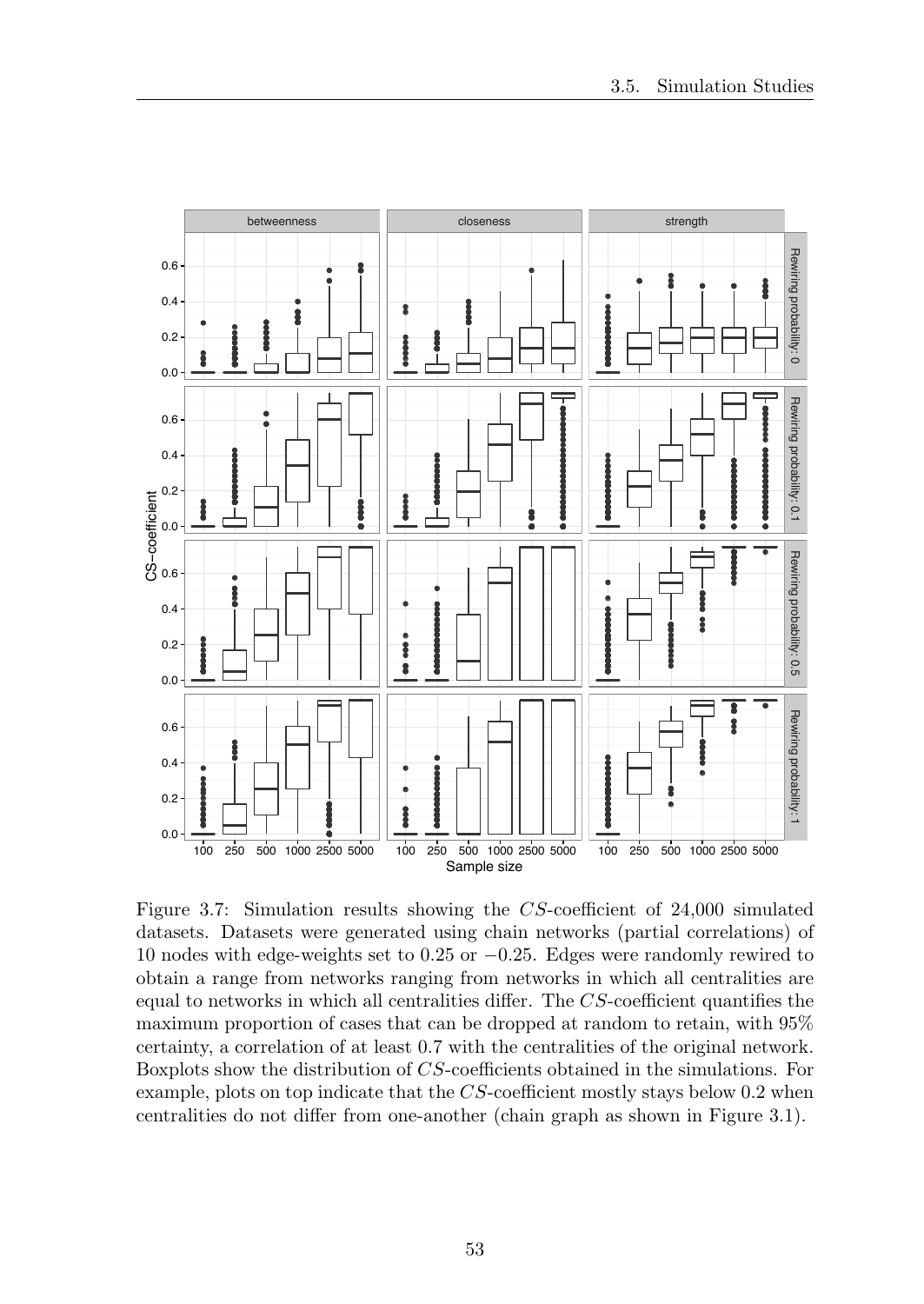

Figure 3.8: Simulation results showing the rejection rate of the bootstrapped difference test for edge-weights on 6*,*000 simulated datasets. Datasets were generated using chain networks (partial correlations) of 10 nodes with edge-weights set to 0*.*3. Only networks that were nonzero in the true network were compared to oneanother. Lines indicate the proportion of times that two random edge-weights were significantly different (i.e., the null-hypothesis was rejected) and their CI (plus and minus 1*.*96 times the standard error). Solid horizontal lines indicate the intended significance level and horizontal dashed line the expected significance level given 1*,*000 bootstrap samples. The *y*-axis is drawn using a logarithmic scale.

data using this method leads to an inflated Type-I error rate. Our simulations thus imply that bootstrapped difference test for centrality indices for ordinal data should use polychoric correlations as input to the graphical LASSO.

# 3.6 Conclusion

In this chapter, we have summarized the state-of-the-art in psychometric network modeling, provided a rationale for investigating how susceptible estimated psychological networks are to sampling variation, and described several methods that can be applied after estimating a network structure to check the accuracy and stability of the results. We proposed to perform these checks in three steps: (A) assess the *accuracy* of estimated edge-weights, (B) assess the *stability* of centrality indices after subsetting the data, and  $(C)$  test if edge-weights and centralities differ from one-another. Bootstrapping procedures can be used to perform these steps. While bootstrapping edge-weights is straight-forward, we also introduced two new statistical methods: the *correlation stability coefficient* (*CS*-coefficient) and the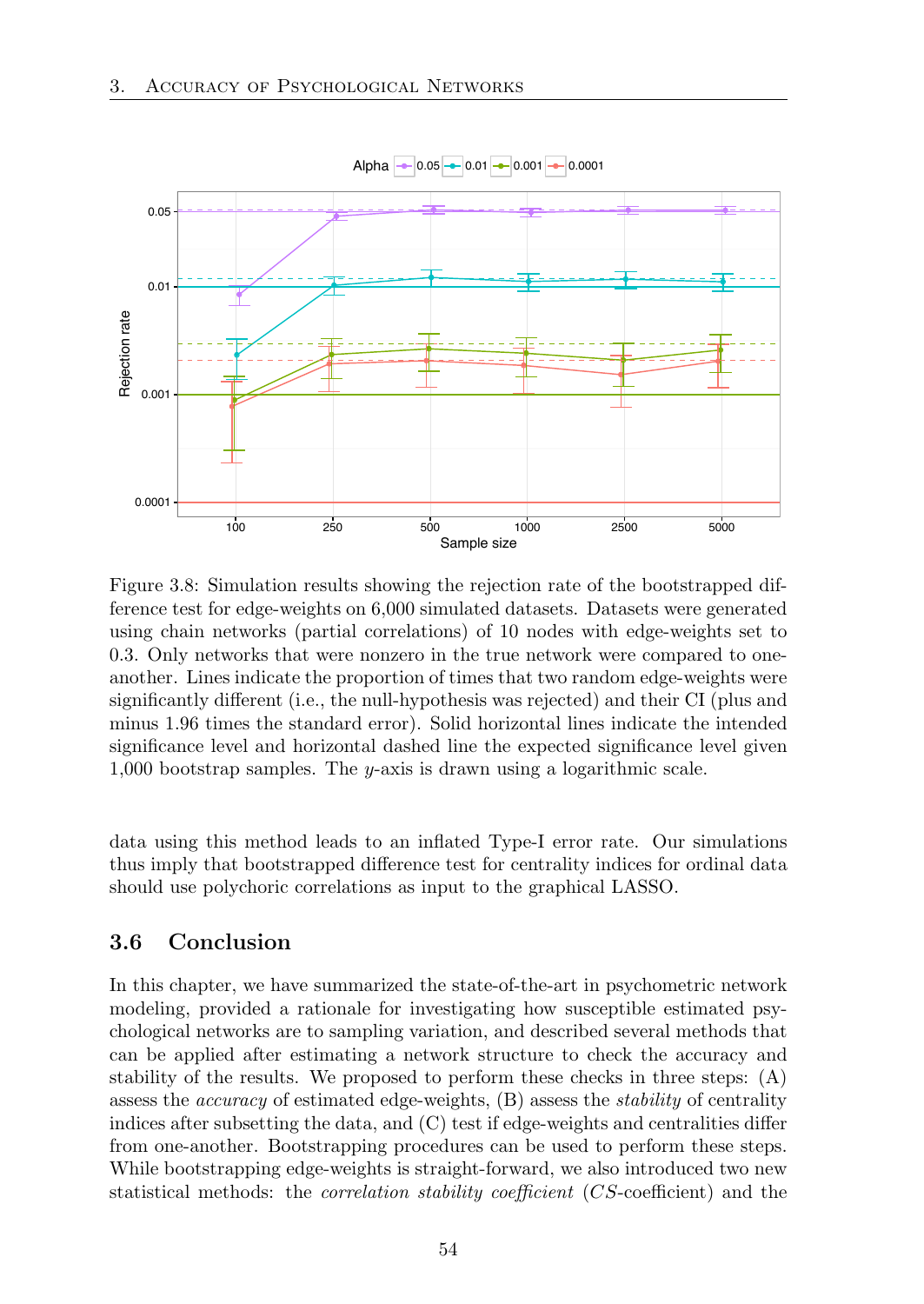

Figure 3.9: Simulation results showing the rejection rate of the bootstrapped difference test for centrality indices. Datasets were generated using the same design as in Figure 3.7. Lines indicate the proportion of times that two random centralities were significantly different (i.e., the null-hypothesis was rejected).

*bootstrapped difference test* for edge-weights and centrality indices to aid in steps 2 and 3 respectively. To help researchers conduct these analyses, we have developed the freely available R package *bootnet*, which acts as a generalized framework for estimating network models as well as performs the accuracy tests outlined in this chapter. It is of note that, while we demonstrate the functionality of *bootnet* in this tutorial using a Gaussian graphical model, the package can be used for any estimation technique in R that estimates an undirected network (such as the Ising model with binary variables).

Empirical example results. The accuracy analysis of a 17-node symptom network of 359 women with (subthreshold) PTSD showed a network that was susceptible to sampling variation. First, the bootstrapped confidence intervals of the majority of edge-weights were large. Second, we assessed the stability of centrality indices under dropping people from the dataset, which showed that only node strength centrality was moderately stable; betweenness and closeness centrality were not. This means that the order of node strength centrality was somewhat interpretable, although such interpretation should be done with care. Finally, bootstrapped difference tests at a significance level of 0.05 indicated that only in investigating node strength could statistical differences be detected between centralities of nodes, and only three edge-weights were shown to be significantly higher than most other edges in the network.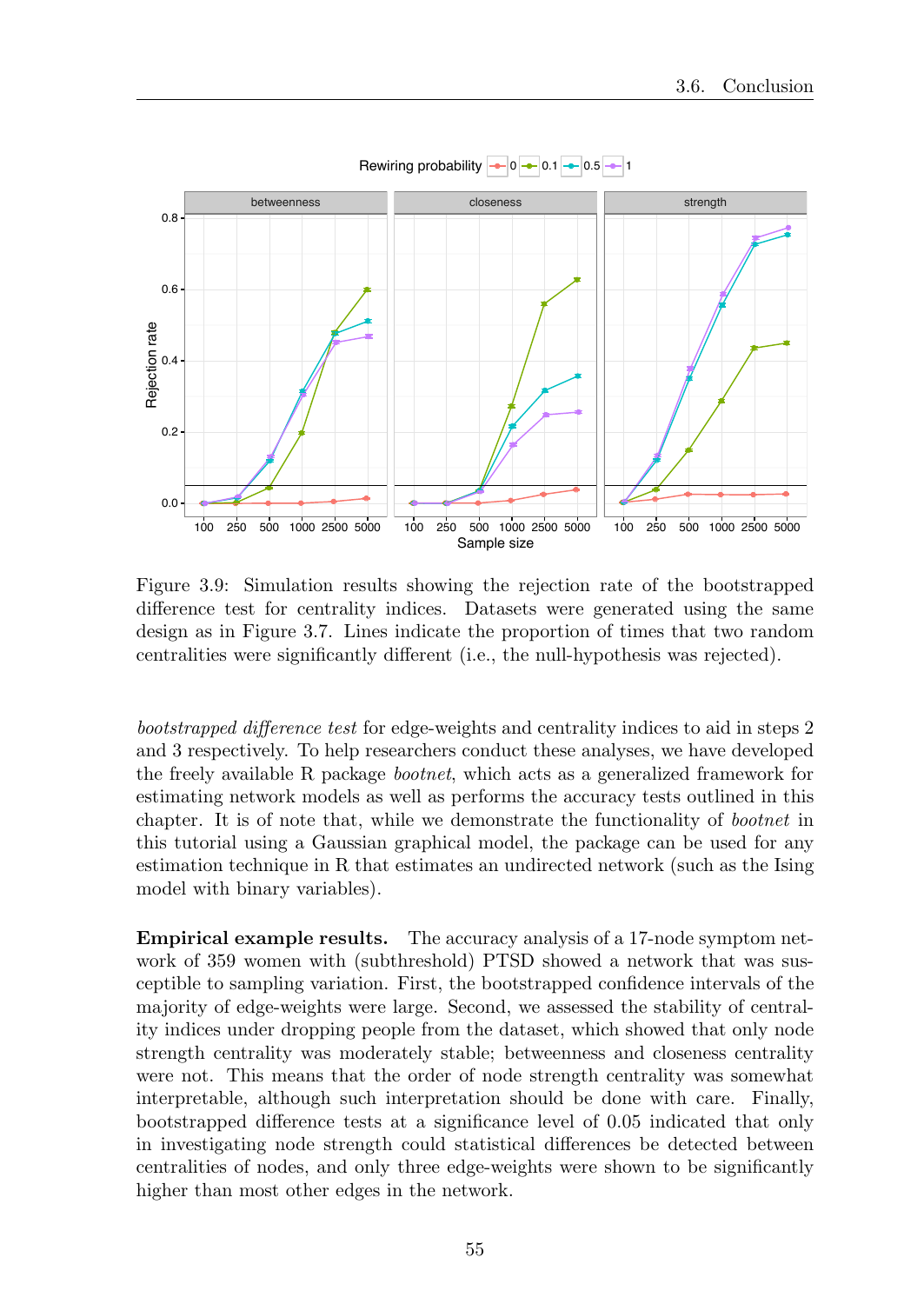## Limitations and Future Directions

Power-analysis in psychological networks. Overall, we see that networks with increasing sample size are estimated more accurately. This makes it easier to detect differences between centrality estimates, and also increases the stability of the order of centrality estimates. But how many observations are needed to estimate a reasonably stable network? This important question usually referred to as *power-analysis* in other fields of statistics (Cohen, 1977) is largely unanswered for psychological networks. When a reasonable prior guess of the network structure is available, a researcher might opt to use the *parametric* bootstrap, which has also been implemented in bootnet, to investigate the expected accuracy of edgeweights and centrality indices under different sample sizes. However, as the field of psychological networks is still young, such guesses are currently hard to come by. As more network research will be done in psychology, more knowledge will become available on graph structure and edge-weights that can be expected in various fields of psychology. As such, power calculations are a topic for future research and are beyond the scope of the current chapter.

Future directions. While working on this project, two new research questions emerged: is it possible to form an unbiased estimator for centrality indices in partial correlation networks, and consequently, how should true 95% confidence intervals around centrality indices be constructed? As our example highlighted, centrality indices can be highly unstable due to sampling variation, and the estimated sampling distribution of centrality indices can be severely biased. At present, we have no definite answer to these pressing questions that we discuss in some more detail in the online supplementary materials. In addition, constructing bootstrapped CIs on very low significance levels is not feasible with a limited number of bootstrap samples, and approximating *p*-values on especially networks estimated using regularization is problematic. As a result, performing difference tests while controlling for multiple testing is still a topic of future research. Finally, future research should focus on identifying why the bootstrapped difference test has low statistical power and extend the presented simulation studies in an attempt to identify if the test works under multiple conditions (e.g., different network structures or network models). Given the current emergence of network modeling in psychology, remediating these questions should have high priority.

Related research questions. We only focused on accuracy analysis of crosssectional network models. Assessing variability on longitudinal and multi-level models is more complicated and beyond the scope of current chapter; it is also not implemented in *bootnet* as of yet. We refer the reader to Bringmann and colleagues (2015) for a demonstration on how confidence intervals can be obtained in a longitudinal multi-level setting. We also want to point out that the results obtained here may be idiosyncratic to the particular data used. In addition, it is important to note that the bootstrapped edge-weights should not be used as a method for comparing networks based on different groups, (e.g., comparing the bootstrapped CI of an edge in one network to the bootstrapped CI of the same edge